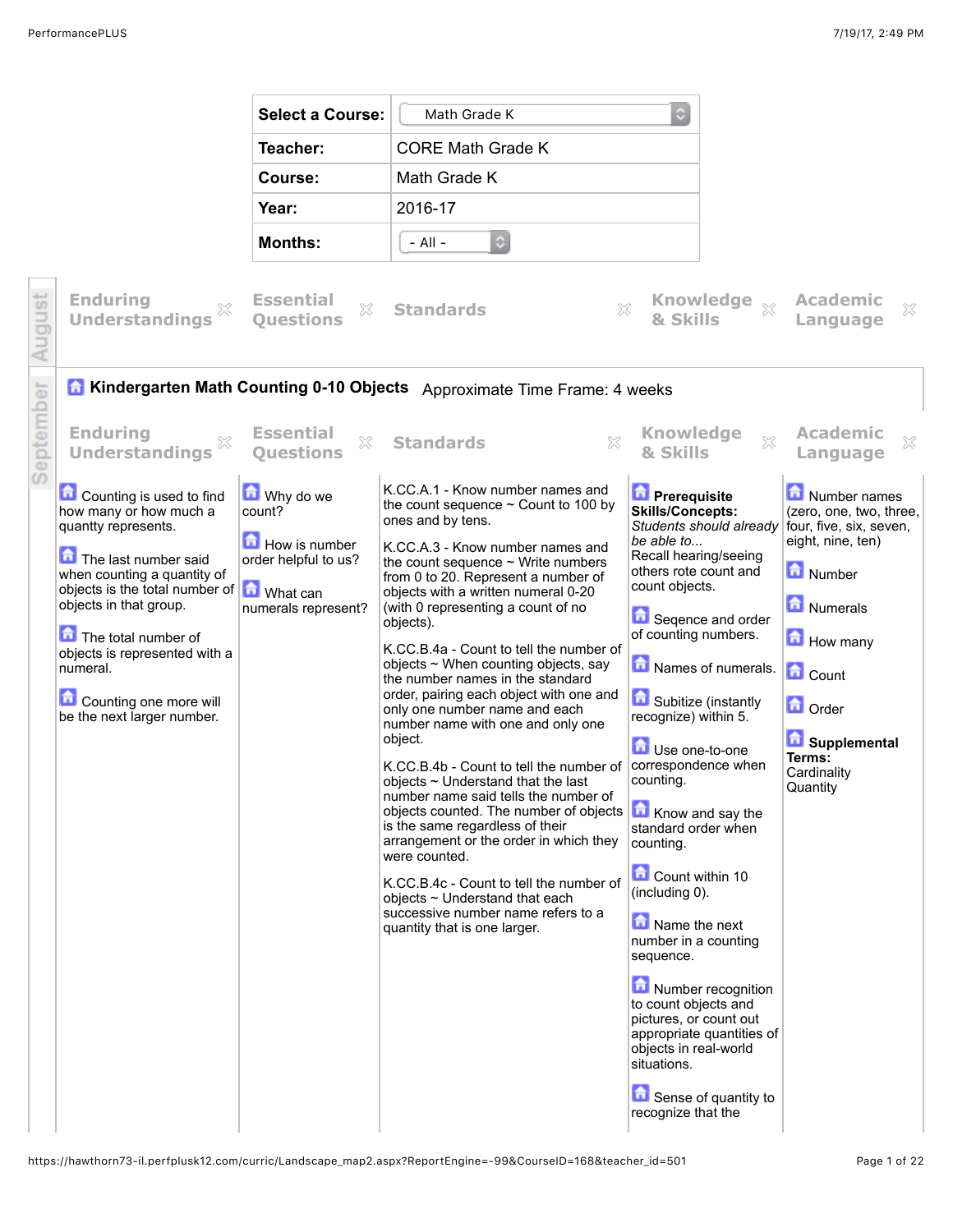number of objects is the same regardless of the arrangement. For example a group of 6 objects is the same quantity regardless of wether they are scattered or arranged in a line, circle, regctangle, die or domino patttern.

**1. Make sense of problems and persevere in solving them.**

**2.** \*Reason **abstractly and quantitatively.** Students understand that numbers represent quantity.

**13. Construct viable arguments and critique the reasoning of others**. Students represent their arguments through the act of counting objects and stating the total quantity counted. They also represent their arguments when counting out a quantity of objects to represent a numeral. They critique each other's reasoning when discussing whether they agree or disagree with peers who have counted the same set of objects.

**\*4, Model with mathematics.** Students model the value of numbers with objects and visuals.

**5. Use appropriate tools strategically.**

**6.** Attend to **Precision.** Students attend to the precise sequence of number names when counting. This includes attention to the value of zero.

**12** 7. Look for and **make use of structure.** Students will recognize the appropriate order for saying the counting sequence. Students recognize the familiar visual arrangements to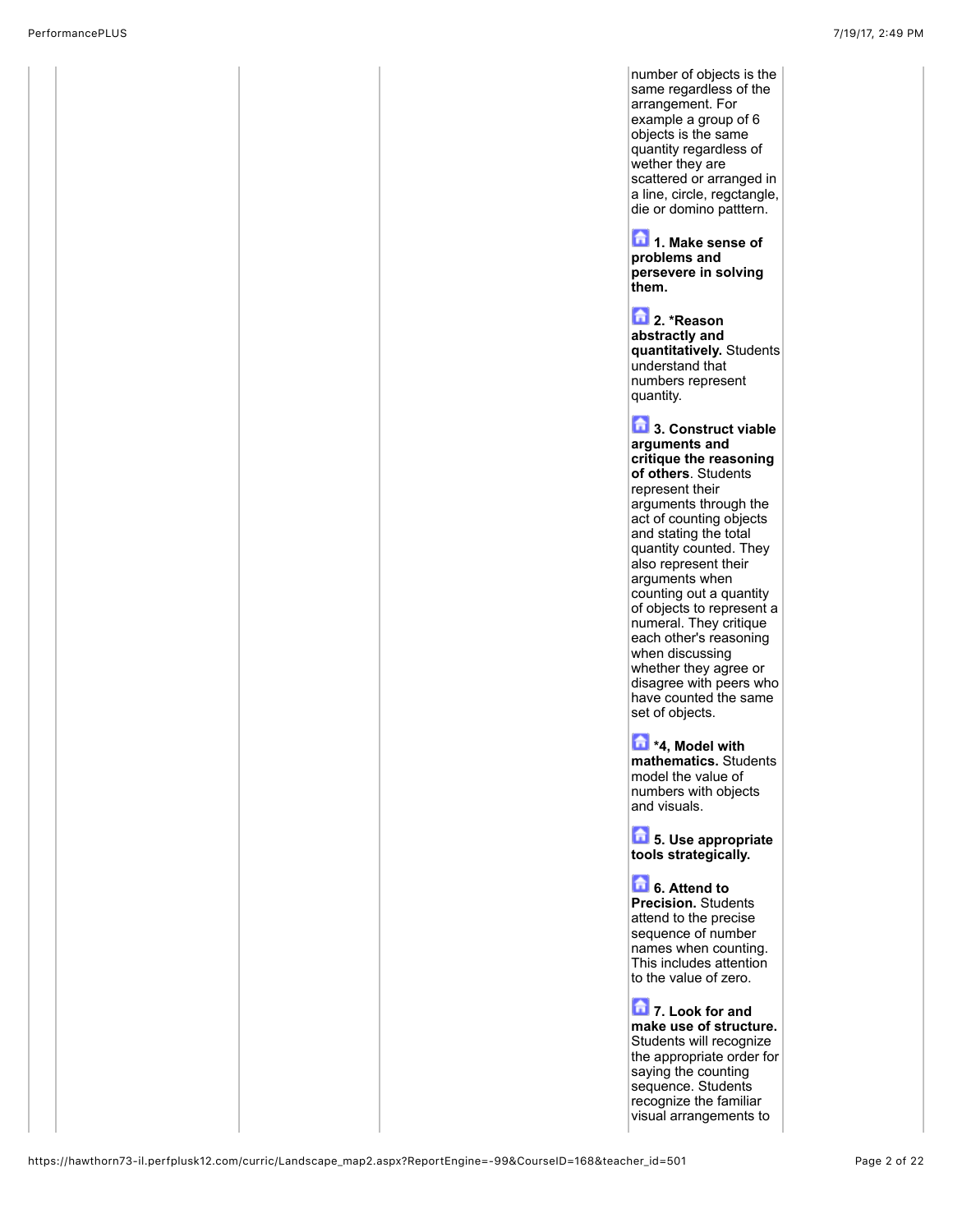|                                                                                                                                                           |                                                     | K.CC.A.1 - Know number names and<br>the count sequence $\sim$ Count to 100 by<br>ones and by tens.                                                                                                                                                       | begin subitizing.<br><b>1</b> *8. Look for and<br>express regularity in<br>repeated reasoning.<br>Students use their<br>understanding of the<br>structure and sequence<br>of numbers to count<br>appropriately in a<br>variety of contexts. They<br>use repated reasoning<br>to understand that the<br>value of a number is<br>consistent regardless of<br>the arrangement of<br>objects. (Conservation<br>of number)<br><b>Advanced</b><br><b>Skills/Concepts: Some</b><br>students may be read<br>to<br>$\sim$ Subitize (instantly<br>recognize) objects in<br>different arrangments<br>and begin using small<br>groups or units when<br>counting objects.<br>$\sim$ Use grouping<br>strategies when they<br>count.<br>$\sim$ Begin predicting<br>"what's next?" when<br>asked about the next<br>number in a sequence.<br>$\bullet$ K.CC.1= Routines |                                               |  |
|-----------------------------------------------------------------------------------------------------------------------------------------------------------|-----------------------------------------------------|----------------------------------------------------------------------------------------------------------------------------------------------------------------------------------------------------------------------------------------------------------|--------------------------------------------------------------------------------------------------------------------------------------------------------------------------------------------------------------------------------------------------------------------------------------------------------------------------------------------------------------------------------------------------------------------------------------------------------------------------------------------------------------------------------------------------------------------------------------------------------------------------------------------------------------------------------------------------------------------------------------------------------------------------------------------------------------------------------------------------------|-----------------------------------------------|--|
|                                                                                                                                                           |                                                     | $\sim$ Describe objects in the environment<br>using names of shapes, and describe<br>the relative positions of these objects<br>using terms such as above, below,<br>beside, in front of, behind, and next to.                                           |                                                                                                                                                                                                                                                                                                                                                                                                                                                                                                                                                                                                                                                                                                                                                                                                                                                        |                                               |  |
|                                                                                                                                                           |                                                     | <b>A Grade Kindergarten Math Position Language</b> Unit can be one to two weeks. This unit continues into October<br>and can be assessed in October.                                                                                                     |                                                                                                                                                                                                                                                                                                                                                                                                                                                                                                                                                                                                                                                                                                                                                                                                                                                        |                                               |  |
| <b>Enduring</b><br><b>Understandings</b>                                                                                                                  | <b>Essential</b><br>×<br><b>Ouestions</b>           | <b>Standards</b><br>X                                                                                                                                                                                                                                    | <b>Knowledge</b><br>& Skills                                                                                                                                                                                                                                                                                                                                                                                                                                                                                                                                                                                                                                                                                                                                                                                                                           | <b>Academic</b><br>×<br>Language              |  |
| <b>D</b> Positional words can be<br>used to describe relative<br>position of objects in real life<br>environment and numbers in<br>the counting sequence. | <b>How</b> are<br>positional words used<br>in math? | K.G.A.1 - Identify and describe shapes<br>$\sim$ Describe objects in the environment<br>using names of shapes, and describe<br>the relative positions of these objects<br>using terms such as above, below,<br>beside, in front of, behind, and next to. | <b>Language for</b><br>relative position of<br>objects to model and<br>describe objects in their<br>environment.                                                                                                                                                                                                                                                                                                                                                                                                                                                                                                                                                                                                                                                                                                                                       | <b>Above</b><br><b>Below</b><br><b>Beside</b> |  |
| Objects and people have<br>position relative to other<br>objects.                                                                                         |                                                     | WIDA.2012.K.3.1 - Entering $\sim$ Indicate<br>attributes of objects (e.g., "big", "small")<br>using gestures and words in small<br>groups                                                                                                                | Knowledge of<br>position and position<br>language when using<br>and describing the<br>counting sequence.                                                                                                                                                                                                                                                                                                                                                                                                                                                                                                                                                                                                                                                                                                                                               | In Front of<br><b>Behind</b><br>Next to       |  |
|                                                                                                                                                           |                                                     |                                                                                                                                                                                                                                                          | Make Sense of<br><b>Problems and</b>                                                                                                                                                                                                                                                                                                                                                                                                                                                                                                                                                                                                                                                                                                                                                                                                                   | On top of                                     |  |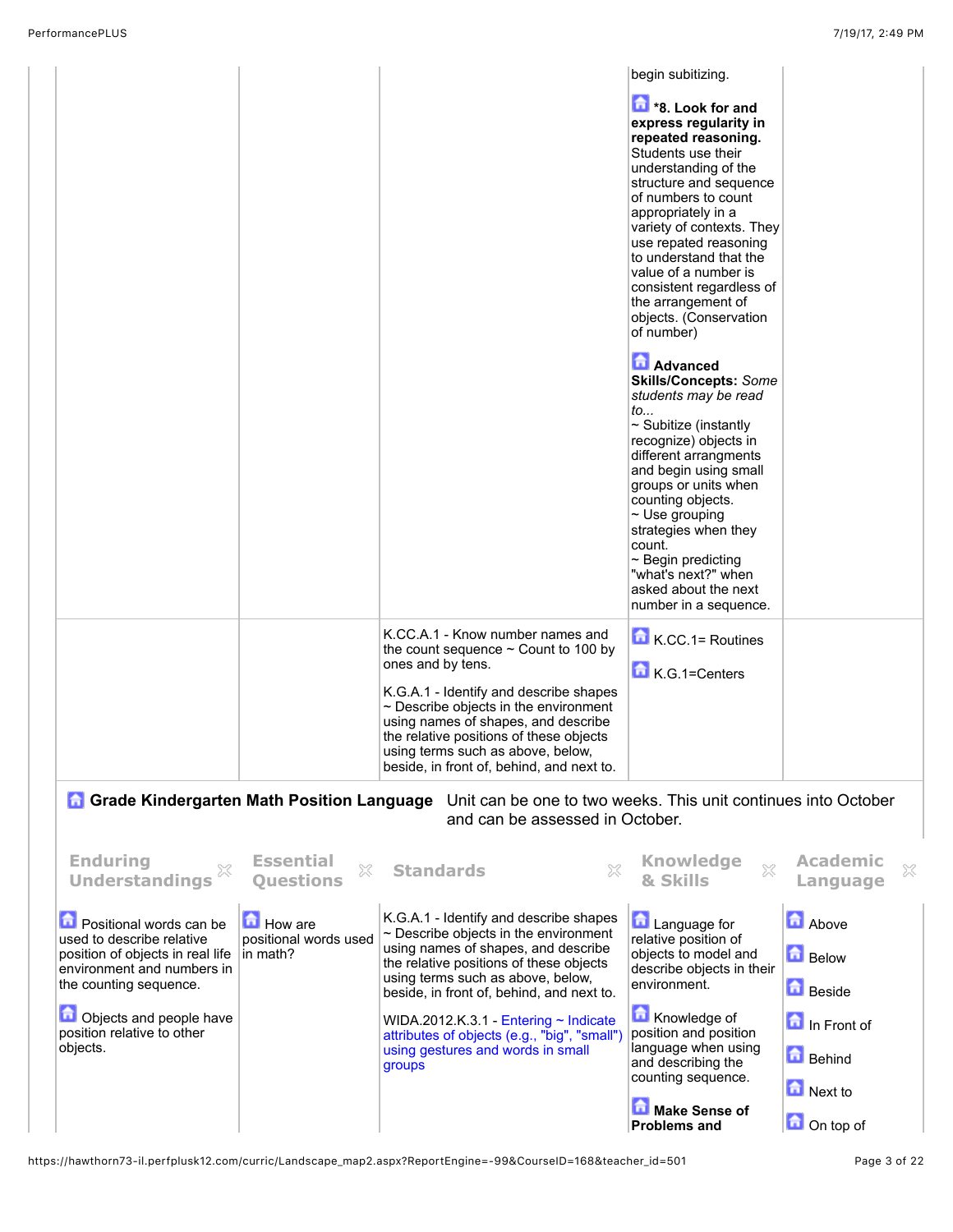Inside **Outside** Under

**persevere in solving them.** Students will make sense of the position terms to describe and model relative positions of objects and numbers.

**Reason abstractly and quantitatively.** Students will reason about the sequence of numbers and the terms used to describe it.

**\* Construct viable arguments and critique the reasoning of others.** Students construct arguments when they explain the locations of objects or numbers, or why they have used a particular term to describe the position. They will critique others when they explain why they agree or disagree with them regarding the positional language or position used in the placement of objects or numbers.

**\* Model with mathematics.** Students will begin using mathematical terms to describe objects in real life contexts. They will begin looking at numerals in context of location.

**La Use appropriate tools strategicially.** Students use their objects to model the positional language.

**\* Attend to Percision.** Students attend to precision by listening to the precise language of directions and either repeating or acting out situations involving relative positions.

**Look for and make use of structure.** Through developing understanding of positional words, students will be able to describe the counting sequence.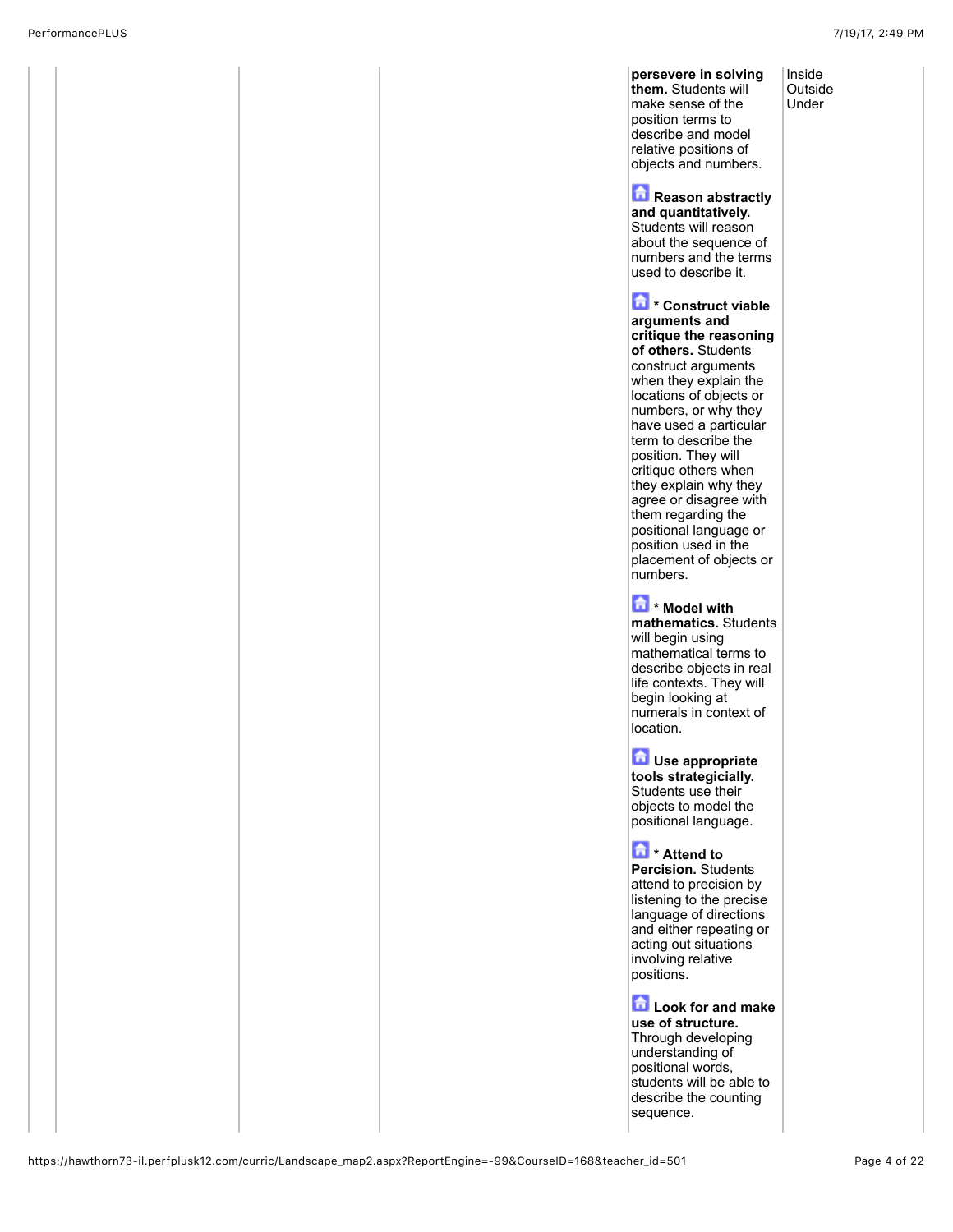|                                                                                                                                                                                                                                                                                                                                                                                                                                                  |                                                                                                                                                                                                                | K.CC.A.1 - Know number names and<br>the count sequence $\sim$ Count to 100 by<br>ones and by tens.                                                                                                                                                                                                                                                                                                                                                                                                                                                                                                                                                                                                                    | Look for and<br>express regularity in<br>repeated reasoning.<br>Students will use<br>repeated reasoning as<br>they connect the use of<br>position language to<br>both real-world objects<br>and number positions.<br><b>D</b> Positional words of<br>above, below, beside, in<br>front of, behind, next to<br>so that they can follow<br>directions using these<br>precise terms.<br>Apply the<br>understanding of<br>positional words to<br>describe objects in real<br>life context.<br>Use positional words<br>to describe numbers<br>and objects.<br>Count from 1-12. |                                                                                                                                                                                                            |
|--------------------------------------------------------------------------------------------------------------------------------------------------------------------------------------------------------------------------------------------------------------------------------------------------------------------------------------------------------------------------------------------------------------------------------------------------|----------------------------------------------------------------------------------------------------------------------------------------------------------------------------------------------------------------|-----------------------------------------------------------------------------------------------------------------------------------------------------------------------------------------------------------------------------------------------------------------------------------------------------------------------------------------------------------------------------------------------------------------------------------------------------------------------------------------------------------------------------------------------------------------------------------------------------------------------------------------------------------------------------------------------------------------------|---------------------------------------------------------------------------------------------------------------------------------------------------------------------------------------------------------------------------------------------------------------------------------------------------------------------------------------------------------------------------------------------------------------------------------------------------------------------------------------------------------------------------------------------------------------------------|------------------------------------------------------------------------------------------------------------------------------------------------------------------------------------------------------------|
| <b>A Kindergarten Math Counting 0-20</b><br><b>Enduring</b>                                                                                                                                                                                                                                                                                                                                                                                      | <b>Essential</b><br>X                                                                                                                                                                                          | Unit is approximately 4-5 weeks.<br>$\boldsymbol{\mathbb{X}}$                                                                                                                                                                                                                                                                                                                                                                                                                                                                                                                                                                                                                                                         | <b>Knowledge</b><br>$\chi$                                                                                                                                                                                                                                                                                                                                                                                                                                                                                                                                                | <b>Academic</b><br>×                                                                                                                                                                                       |
| <b>Understandings</b><br><b>Example 2</b> Each successive number <b>Example 2</b> How does<br>name refers to a quantity<br>that is one larger.<br>The last number name<br>said is the total number of<br>objects counted.<br>Relationships between<br>numbers and quantities;<br>connect counting to<br>cardinality.<br>Knowledge of numbers<br>0-10 can be applied to<br>predict order and sequence<br>in higher numbers (10-20,<br>20-30, etc) | <b>Questions</b><br>knowing numbers 0-<br>10 help you in<br>counting other<br>numbers?<br>What is significant<br>about the teen<br>numbers?<br>How can you use<br>0-10 to predict other<br>counting sequences? | <b>Standards</b><br>K.CC.A.2 - Know number names and the<br>count sequence ~ Count forward<br>beginning from a given number within the<br>known sequence (instead of having to<br>begin at 1).<br>K.CC.A.3 - Know number names and the<br>count sequence $\sim$ Write numbers from 0<br>to 20. Represent a number of objects<br>with a written numeral 0-20 (with 0<br>representing a count of no objects).<br>K.CC.B.5 - Count to tell the number of<br>objects ~ Count to answer "how many?"<br>questions about as many as 20 things<br>arranged in a line, a rectangular array, or<br>a circle, or as many as 10 things in a<br>scattered configuration; given a number<br>from 1-20, count out that many objects. | & Skills<br><b>Prerequisite</b><br><b>Skills/Concepts:</b><br>~ Fluency in counting<br>numbers 0-10.<br>$\sim$ Knowledge of<br>number sequence<br>$\sim$ Connecting "how<br>many" with each<br>number within 10.<br>Knowledge:<br>Students will know<br>$\sim$ Numerals.<br>Skills: Students<br>will be able to do<br>Count up to 20 objects<br>in any organized<br>arrangement.<br>Skills: Students<br>will be able to do<br>Count up to 10 objects<br>in a scattered<br>arrangment.<br>Skills: Students<br>will be able to do                                           | Language<br><b>Cardinality</b><br>Number Names<br>Numerals<br>Quantity<br>Supplemental<br>Terms:<br>$\sim$ Number<br>$\sim$ Count<br>$\sim$ Before<br>$~\sim$ After<br>$\sim$ In Front of<br>$\sim$ Behind |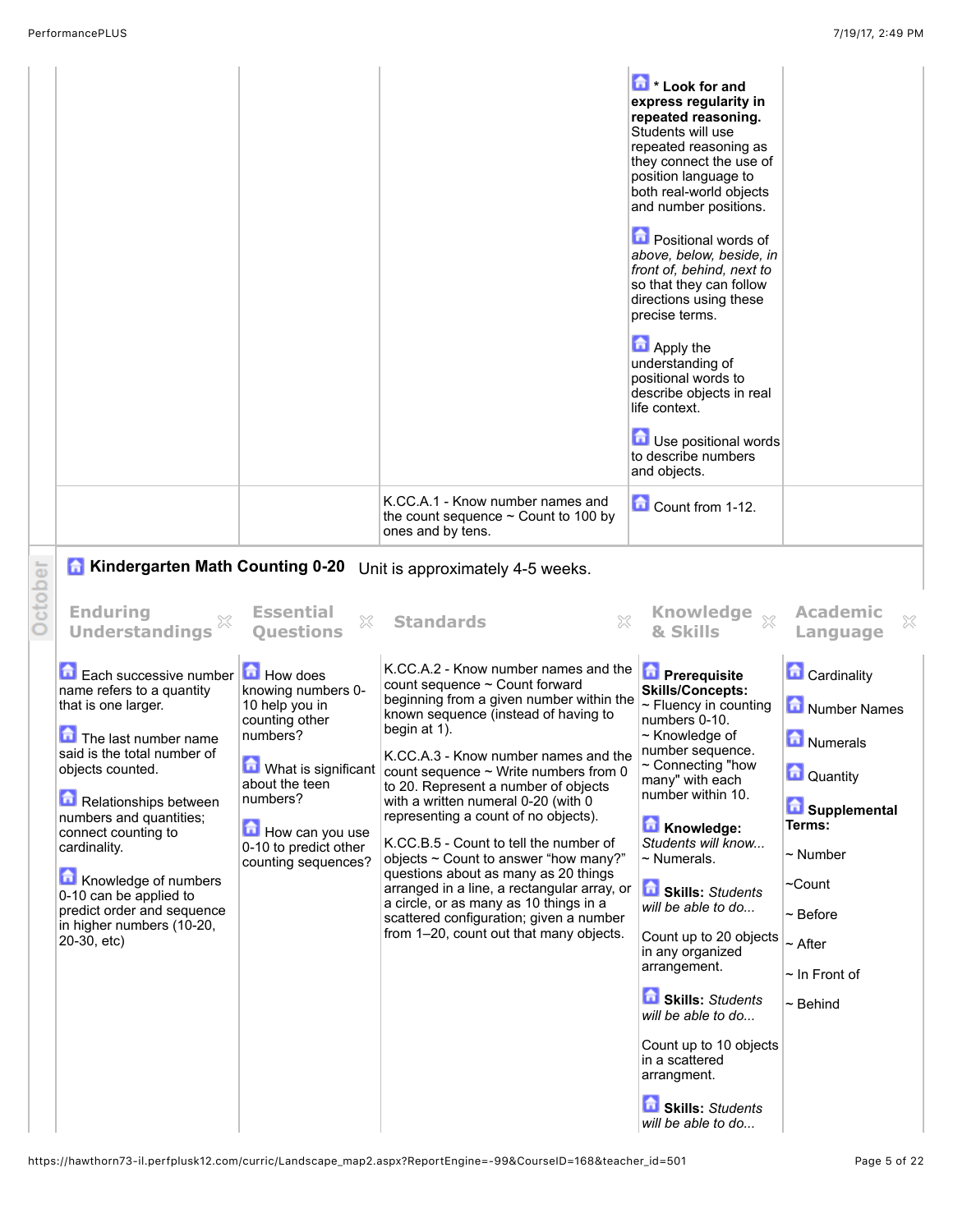Count out a given quantity of objects within 20.

**Skills:** *Students will be able to do...*

Write numerals for quantitis within 20.

**Skills:** *Students will be able to do...*

Connect a numeral with a quantity.

**Highlighted Mathematical Practices: (Practices to be explicity emphasized are indicated with an \*.)**

**1. Make sense of problems and persevere in solving them.** 

**\*2. Reason abstractly and quantitatively.** Students will use their understanding of position and quantity to count from any given number. They reason about the value of the numbers as they count quantities of objects and pictures or count out objects.

**\*3. Construct viable arguments and critique the reasoning of others.** Students construct arguments when they explain why they believe a quantity should be labled with a particular number or numeral. They critique each others' reasoning when they explain why they agree or disagree with totals or representations.

**\*4. Model with mathermatics.** Students will count within 10 and use manipulatives, pictures, symbols,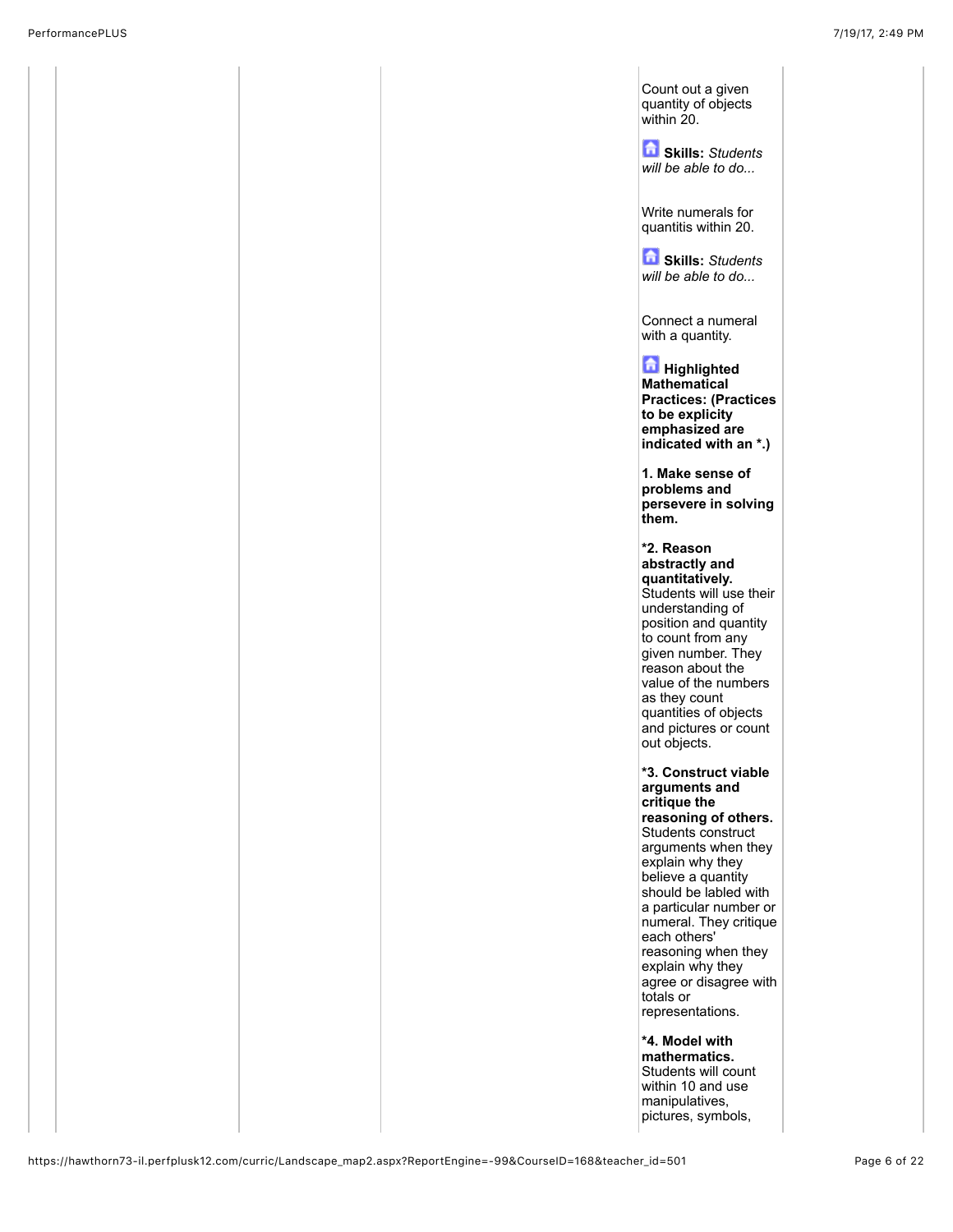|  |                                                                                                                                                                                                                                                                                                                                                                                                                                                                                                                                                                                                                                                                                                                                                                                                                                                                      | language and real-<br>world situations to<br>create models for<br>each number.<br>5. Use appropriate<br>tools strategically.<br>6. Attend to<br>precision. Students<br>attend to the precise<br>language and order of<br>the count sequence.<br>They make sure they<br>use the appropriate<br>name for the quantity.<br>*7. Look for and<br>make use of<br>structure. Students<br>will apply<br>understanding of<br>numbers 0-10 to count<br>and quantify numbers<br>$0 - 20.$<br>*8. Look for and<br>express regularity in |  |
|--|----------------------------------------------------------------------------------------------------------------------------------------------------------------------------------------------------------------------------------------------------------------------------------------------------------------------------------------------------------------------------------------------------------------------------------------------------------------------------------------------------------------------------------------------------------------------------------------------------------------------------------------------------------------------------------------------------------------------------------------------------------------------------------------------------------------------------------------------------------------------|-----------------------------------------------------------------------------------------------------------------------------------------------------------------------------------------------------------------------------------------------------------------------------------------------------------------------------------------------------------------------------------------------------------------------------------------------------------------------------------------------------------------------------|--|
|  |                                                                                                                                                                                                                                                                                                                                                                                                                                                                                                                                                                                                                                                                                                                                                                                                                                                                      | repeated reasoning.<br>Students can apply<br>what they know 0-10<br>to the next 10<br>numbers based on the<br>nature of our base-10<br>system.                                                                                                                                                                                                                                                                                                                                                                              |  |
|  |                                                                                                                                                                                                                                                                                                                                                                                                                                                                                                                                                                                                                                                                                                                                                                                                                                                                      | <b>Advanced</b><br><b>Skills/Concepts:</b><br>~ Application of Base-<br>10 number system to<br>count other number<br>sequences within 100.                                                                                                                                                                                                                                                                                                                                                                                  |  |
|  | K.CC.A.1 - Know number names and the<br>count sequence $\sim$ Count to 100 by ones<br>and by tens.<br>K.CC.B.4 - Count to tell the number of<br>objects ~ Understand the relationship<br>between numbers and quantities;<br>connect counting to cardinality.<br>K.CC.B.4a - Count to tell the number of<br>objects $\sim$ When counting objects, say the<br>number names in the standard order,<br>pairing each object with one and only<br>one number name and each number<br>name with one and only one object.<br>K.CC.B.4b - Count to tell the number of<br>objects $\sim$ Understand that the last<br>number name said tells the number of<br>objects counted. The number of objects<br>is the same regardless of their<br>arrangement or the order in which they<br>were counted.<br>K.CC.B.4c - Count to tell the number of<br>objects ~ Understand that each | Transfer:<br>Students will apply<br>~Knowledge of<br>numbers 0-10 to count<br>and represent<br>numbers up to 20.<br>$\sim$ Counting skills to<br>answer the questions<br>of "how many" for as<br>many as 20 objets<br>arranged in a line, a<br>rectangular arry, or a<br>circle, or as many as<br>10 things a scattered<br>configuration given a<br>number from 1-20,<br>count out that many<br>objects.                                                                                                                    |  |
|  | successive number name refers to a<br>quantity that is one larger.                                                                                                                                                                                                                                                                                                                                                                                                                                                                                                                                                                                                                                                                                                                                                                                                   |                                                                                                                                                                                                                                                                                                                                                                                                                                                                                                                             |  |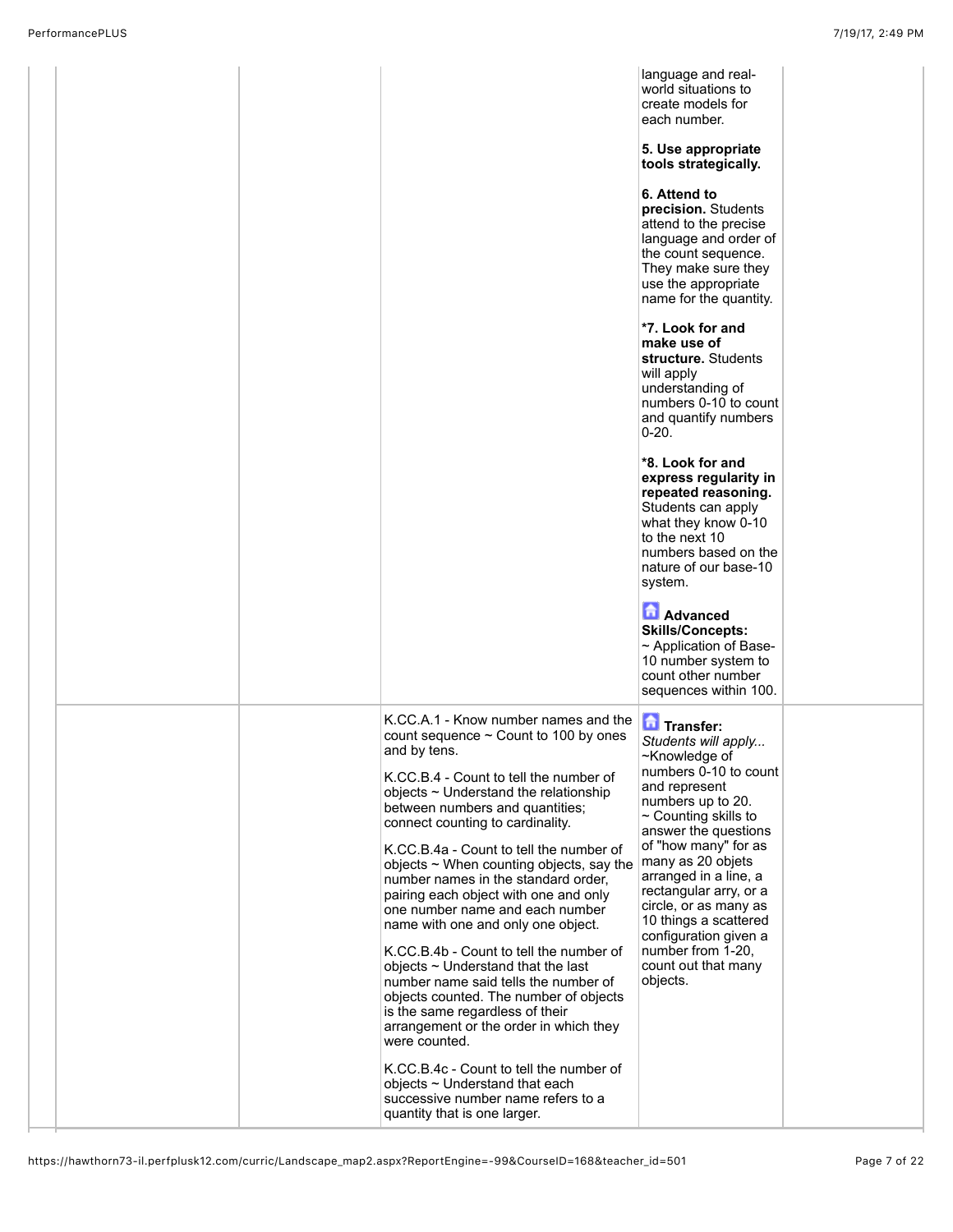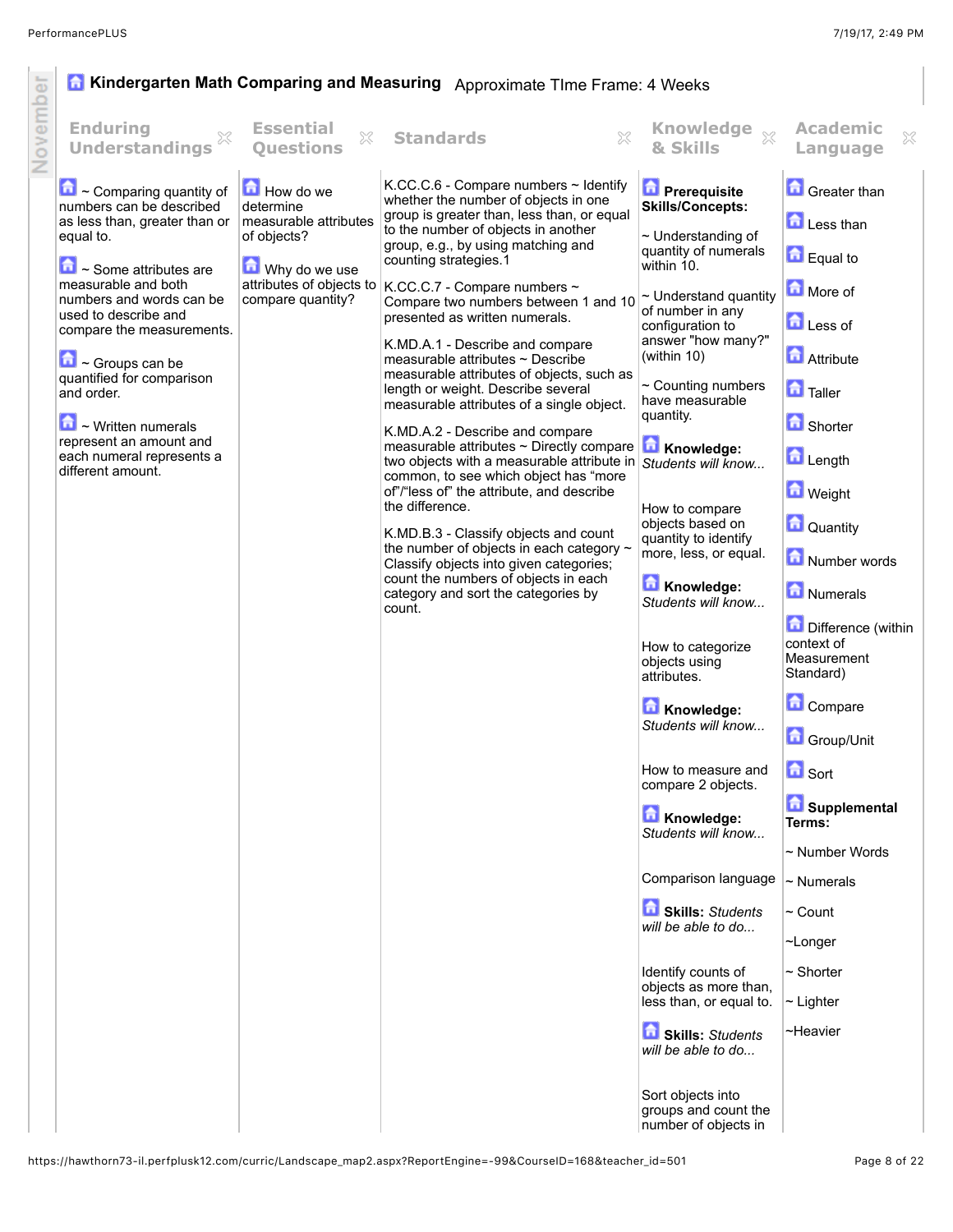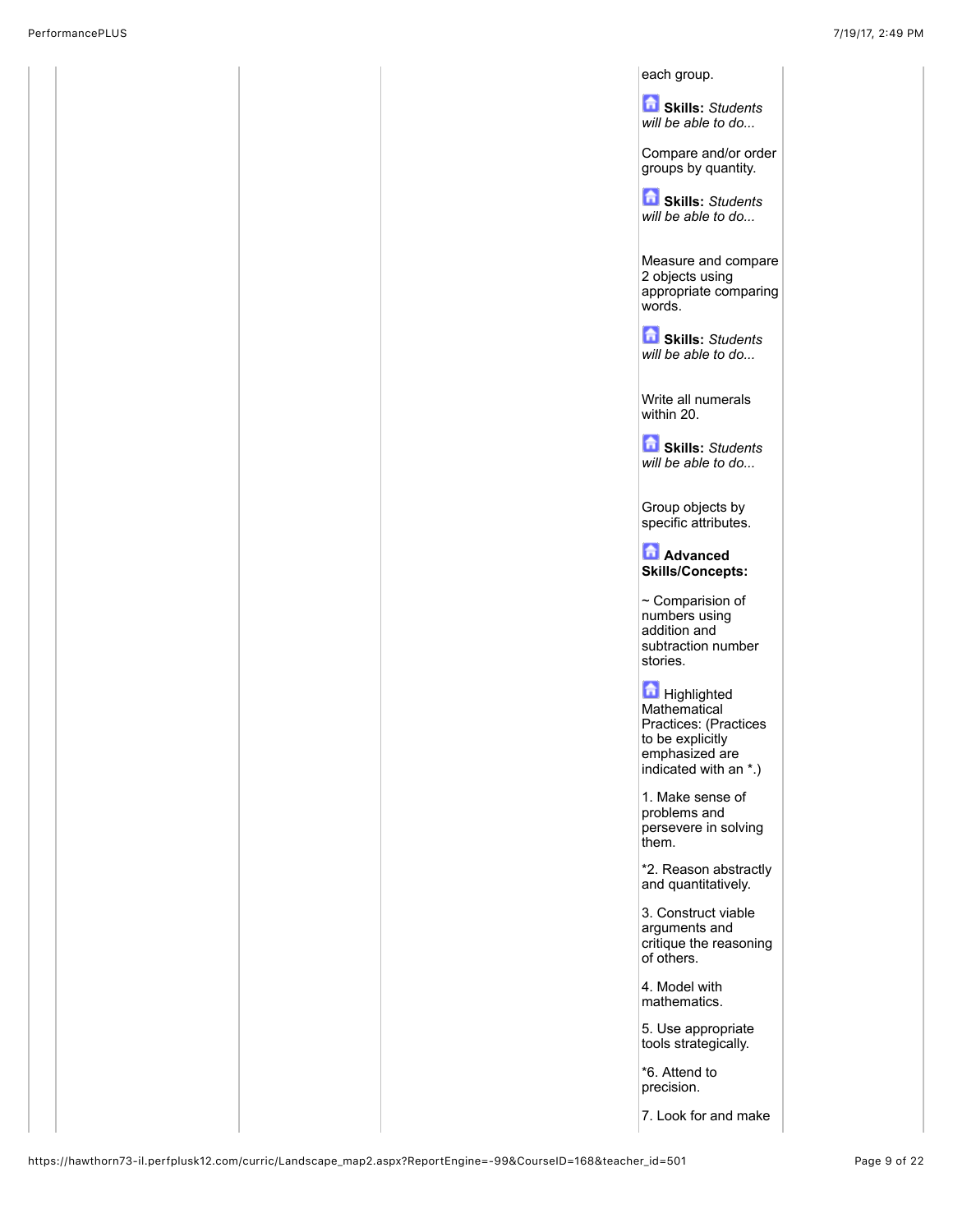|            | PerformancePLUS<br>7/19/17, 2:49 PM                                                                                                                                                                                                                                                                                                                                                                                                                                          |                                                                                                                                                                                                                                                    |                                                                                                                                                                                                                                                                                                                                                                                                                                                                                                                                                                                                                                                                                                                                                                                                                                                                                              |                                                                                                                                                                                                                                                                                                                                                                                                      |                                                                                                                                                                       |  |  |
|------------|------------------------------------------------------------------------------------------------------------------------------------------------------------------------------------------------------------------------------------------------------------------------------------------------------------------------------------------------------------------------------------------------------------------------------------------------------------------------------|----------------------------------------------------------------------------------------------------------------------------------------------------------------------------------------------------------------------------------------------------|----------------------------------------------------------------------------------------------------------------------------------------------------------------------------------------------------------------------------------------------------------------------------------------------------------------------------------------------------------------------------------------------------------------------------------------------------------------------------------------------------------------------------------------------------------------------------------------------------------------------------------------------------------------------------------------------------------------------------------------------------------------------------------------------------------------------------------------------------------------------------------------------|------------------------------------------------------------------------------------------------------------------------------------------------------------------------------------------------------------------------------------------------------------------------------------------------------------------------------------------------------------------------------------------------------|-----------------------------------------------------------------------------------------------------------------------------------------------------------------------|--|--|
|            |                                                                                                                                                                                                                                                                                                                                                                                                                                                                              |                                                                                                                                                                                                                                                    |                                                                                                                                                                                                                                                                                                                                                                                                                                                                                                                                                                                                                                                                                                                                                                                                                                                                                              | use of structure.<br>*8. Look for and<br>express regularity in<br>repeated reasoning.                                                                                                                                                                                                                                                                                                                |                                                                                                                                                                       |  |  |
|            |                                                                                                                                                                                                                                                                                                                                                                                                                                                                              |                                                                                                                                                                                                                                                    | K.CC.A.1 - Know number names and the<br>count sequence $\sim$ Count to 100 by ones<br>and by tens.<br>K.CC.A.3 - Know number names and the<br>count sequence $\sim$ Write numbers from 0<br>to 20. Represent a number of objects<br>with a written numeral 0-20 (with 0<br>representing a count of no objects).<br>K.CC.B.4 - Count to tell the number of<br>objects $\sim$ Understand the relationship<br>between numbers and quantities;<br>connect counting to cardinality.                                                                                                                                                                                                                                                                                                                                                                                                               | Transfer:<br>Students will apply<br>~ Knowledge of<br>quantity within<br>numbers to sort<br>objects into categories<br>by count.<br>$\sim$ Understanding of<br>attributes to<br>categorize objects.<br>$\sim$ Describing objects<br>based on measurable<br>attributes.<br>$\sim$ Comparison<br>language to describe<br>the relationship<br>between two objects<br>based on measurable<br>attributes. |                                                                                                                                                                       |  |  |
| ecember    | <b>Enduring</b><br><b>Understandings</b>                                                                                                                                                                                                                                                                                                                                                                                                                                     | <b>Essential</b><br>X<br><b>Questions</b>                                                                                                                                                                                                          | X<br><b>Standards</b>                                                                                                                                                                                                                                                                                                                                                                                                                                                                                                                                                                                                                                                                                                                                                                                                                                                                        | Knowledge $_\%$<br>& Skills                                                                                                                                                                                                                                                                                                                                                                          | <b>Academic</b><br>X<br>Language                                                                                                                                      |  |  |
| nuary<br>a | <b>Enduring</b><br>342<br><b>Understandings</b>                                                                                                                                                                                                                                                                                                                                                                                                                              | <b>Essential</b><br>X<br><b>Questions</b>                                                                                                                                                                                                          | Kindergarten Math Combinations Within 5 Approximate Time Frame: 4 weeks<br>942<br><b>Standards</b>                                                                                                                                                                                                                                                                                                                                                                                                                                                                                                                                                                                                                                                                                                                                                                                           | Knowledge $\mathcal{P}$ Academic<br>& Skills                                                                                                                                                                                                                                                                                                                                                         | Language                                                                                                                                                              |  |  |
|            | The quanity of numbers<br>can be combined in different<br>groups of numbers.<br>Numbers can be<br>decomposed with objects,<br>fingers, mental images,<br>drawings, sounds, acting out<br>situations, verbal<br>explanations, expressions,<br>or equations and can be<br>demonstrated in more than<br>one way.<br>Number combinations<br>are used for addition and<br>subtraction of numbers<br>within 5.<br>Numbers are composed<br>of other numbers.<br>命<br>Numbers can be | <b>How many</b><br>combinations of<br>numbers can you find<br>within 2? 3? 4? 5?<br>How can we<br>represent number<br>combinations within<br>5?<br>How can knowing<br>how to put together<br>and take apart<br>numbers help form<br>other numbers? | K.OA.A.1 - Understand addition, and<br>understand subtraction $\sim$ Represent<br>addition and subtraction with objects,<br>fingers, mental images, drawings1,<br>sounds (e.g., claps), acting out<br>situations, verbal explanations,<br>expressions, or equations.<br>K.OA.A.2 - Understand addition, and<br>understand subtraction $\sim$ Solve addition<br>and subtraction word problems, and add<br>and subtract within 10, e.g., by using<br>objects or drawings to represent the<br>problem.<br>K.OA.A.3 - Understand addition, and<br>understand subtraction $\sim$ Decompose<br>numbers less than or equal to 10 into<br>pairs in more than one way, e.g., by<br>using objects or drawings, and record<br>each decomposition by a drawing or<br>equation (e.g., $5 = 2 + 3$ and $5 = 4 + 1$ ).<br>K.OA.A.5 - Understand addition, and<br>understand subtraction $\sim$ Fluently add | <b>D</b> Prerequisite<br><b>Skills/Concepts:</b><br>$\sim$ Understand quantity<br>of numbers within 5.<br>$\sim$ Write numbers<br>within 20.<br>$\sim$ Understanding of<br>decomposition of<br>numbers.<br>$\sim$ Understanding of<br>cardinality.<br>Knowledge:<br>Students will know<br>Put together and take<br>apart models.<br>尙<br><b>Skills: Students</b><br>will be able to do               | Decompose<br>Compose<br><b>Addition</b><br><b>B</b> Subtraction<br>Word Problems<br>Number<br>Numeral<br>Equation<br>Represent<br><b>n</b> Take Apart<br>Put together |  |  |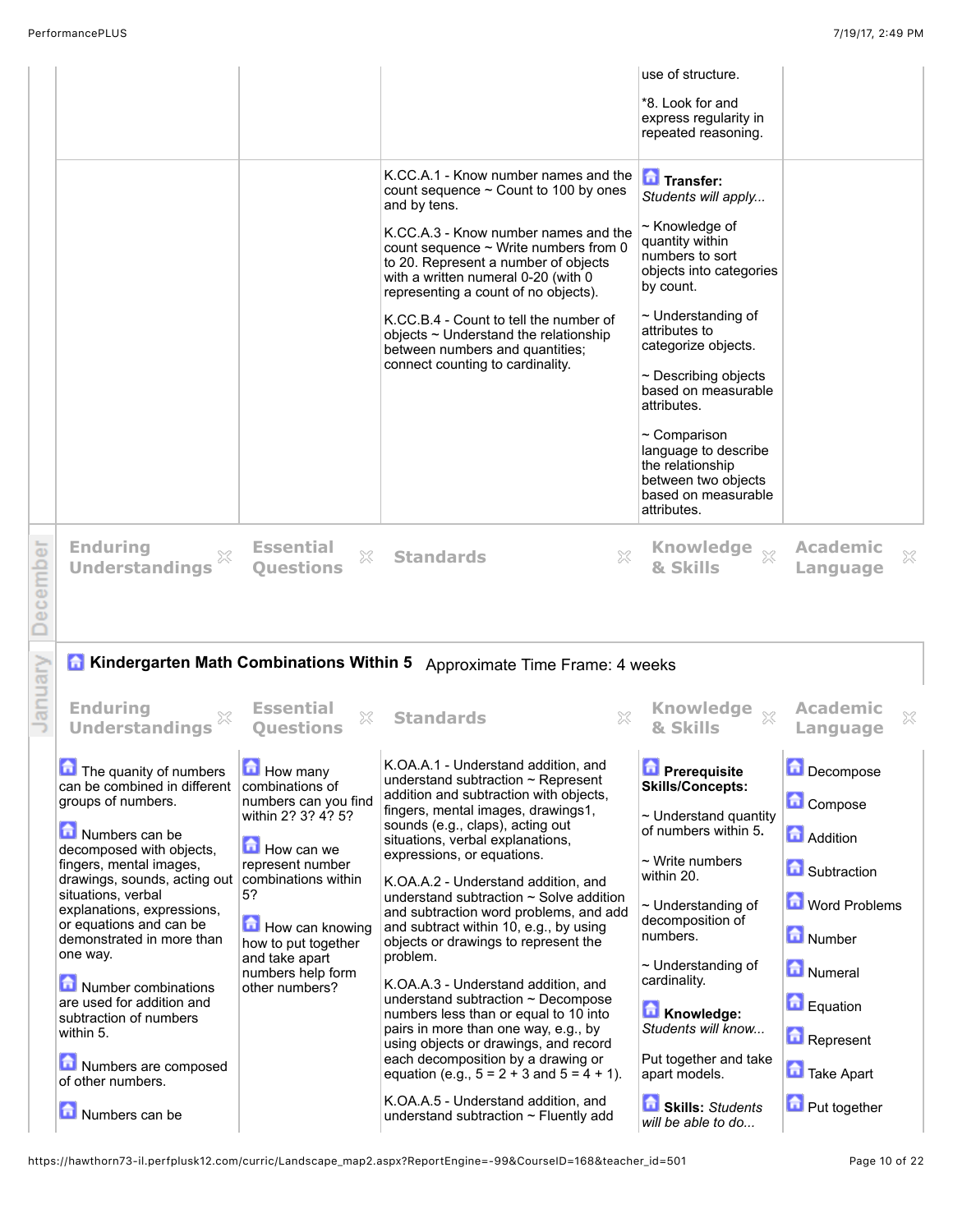decomposed into other numbers.

| within 5. | Use knowledge of<br>number combinations<br>to fluenty add and<br>subtract within 5.<br>Skills: Students<br>will be able to do<br>Represent addition<br>and subtraction with<br>multiple modalities.<br><b>Skills: Students</b><br>will be able to do<br>Represent addition<br>and subtraction word<br>problems with objects<br>or drawings.<br><b>Highlighed</b> | <b>Additions</b><br>sign/plus sign<br><b>B</b> Subtraction<br>sign/minus sign<br>Supplemental<br>Terms:<br>Modality |
|-----------|------------------------------------------------------------------------------------------------------------------------------------------------------------------------------------------------------------------------------------------------------------------------------------------------------------------------------------------------------------------|---------------------------------------------------------------------------------------------------------------------|
|           | Mathematical<br><b>Practices: (Practices</b><br>to be explicity<br>emphasized are<br>indicated with an *.)<br>1. Make sense of<br>problems and<br>persevere in solving<br>them.<br>*2. Reason                                                                                                                                                                    |                                                                                                                     |
|           | abstractly and<br>quantitatively.<br>Students will<br>demonstrate abstract<br>reasoning when<br>recording composition<br>and decomposition<br>with written symbols.<br>*3. Construct viable<br>arguments and                                                                                                                                                     |                                                                                                                     |
|           | critique the<br>reasoning of others.<br>Students will use<br>different modalities to<br>construct their<br>arguments regarding<br>number quantity and<br>different cobinations of<br>number. They will<br>critique each other<br>when they discuss the<br>validity of various<br>representations.                                                                |                                                                                                                     |
|           | *4. Model with<br>mathematics.<br>Students will<br>represent number<br>combinations with<br>objects, fingers,<br>drawings,<br>expressions,<br>equations, to model<br>addition and                                                                                                                                                                                |                                                                                                                     |

and subtract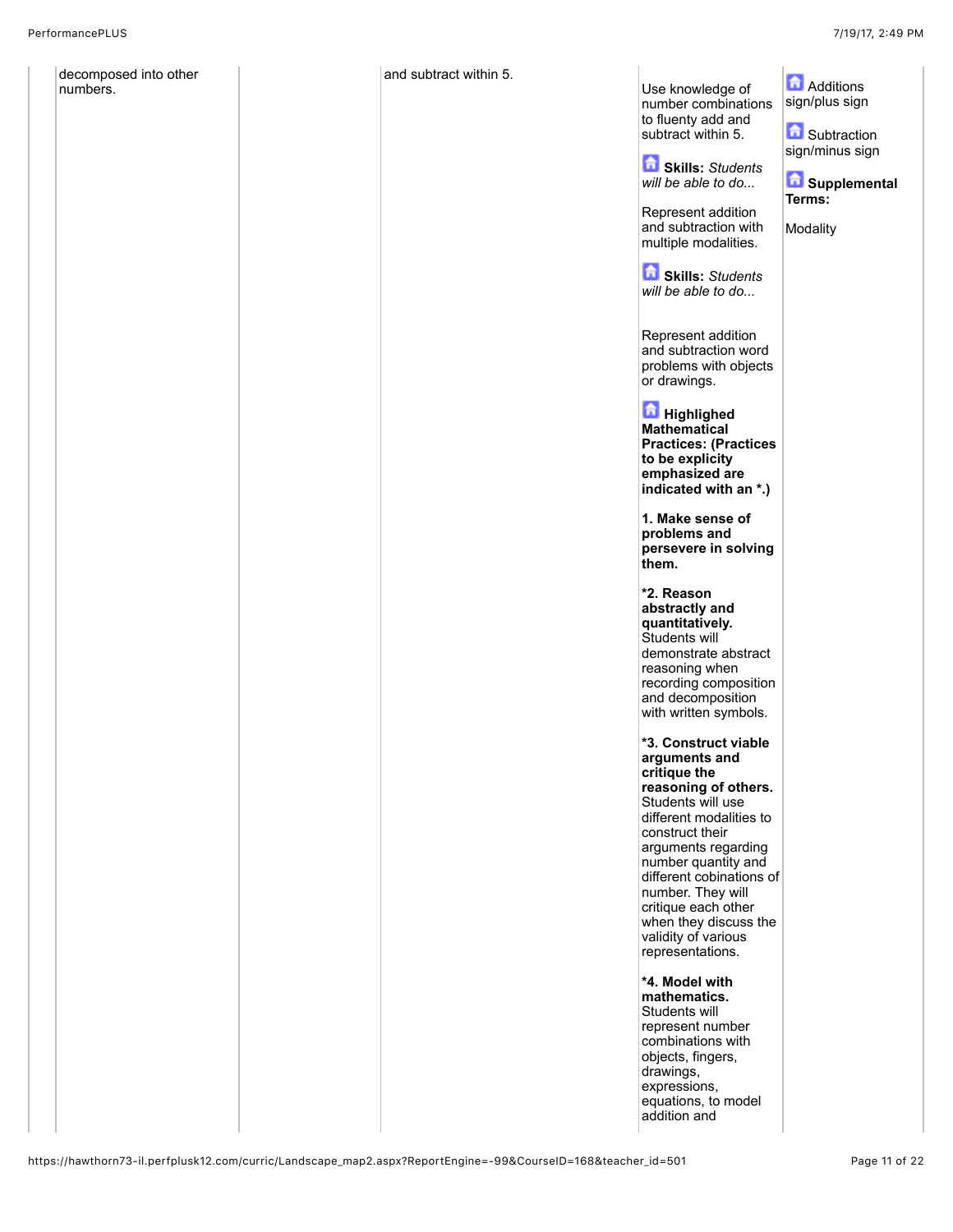|          |                                                                                                                                                                    |                                                                                                                           |                                                                                                                                                                                                                                                                                                             | subtraction.                                                                                                                                                                                                                                                                                                      |                                                                 |
|----------|--------------------------------------------------------------------------------------------------------------------------------------------------------------------|---------------------------------------------------------------------------------------------------------------------------|-------------------------------------------------------------------------------------------------------------------------------------------------------------------------------------------------------------------------------------------------------------------------------------------------------------|-------------------------------------------------------------------------------------------------------------------------------------------------------------------------------------------------------------------------------------------------------------------------------------------------------------------|-----------------------------------------------------------------|
|          |                                                                                                                                                                    |                                                                                                                           |                                                                                                                                                                                                                                                                                                             | *5. Use appropriate<br>tools strategically.<br>Students will use tools<br>such as links, snap<br>cubes, color tiles,<br>dice, dominoes, five<br>and ten frames.<br>number bonds, dot<br>cards, two-color<br>counters and various<br>other counters to look<br>at different<br>combinations of the<br>same number. |                                                                 |
|          |                                                                                                                                                                    |                                                                                                                           |                                                                                                                                                                                                                                                                                                             | 6. Attend to<br>precision.<br>*7. Look for and<br>make use of<br>structure. Students<br>use the structures<br>inherent in<br>composition and<br>decomposition of<br>numbers to build<br>fluency of number<br>combinations within 5<br>as foundation for<br>additition/subtraction.                                |                                                                 |
|          |                                                                                                                                                                    |                                                                                                                           |                                                                                                                                                                                                                                                                                                             | 8. Look for and<br>express regularity in<br>repeated reasoning.                                                                                                                                                                                                                                                   |                                                                 |
|          |                                                                                                                                                                    |                                                                                                                           | K.CC.A.1 - Know number names and the<br>count sequence $\sim$ Count to 100 by ones<br>and by tens.<br>K.CC.A.3 - Know number names and the<br>count sequence $\sim$ Write numbers from 0<br>to 20. Represent a number of objects                                                                            | Transfer:<br>Students will apply<br>~ Knowledge of<br>counting numbers and<br>cardinality to build<br>fluency of number                                                                                                                                                                                           |                                                                 |
|          |                                                                                                                                                                    |                                                                                                                           | with a written numeral 0-20 (with 0<br>representing a count of no objects).                                                                                                                                                                                                                                 | combinations to 5.<br>$\sim$ Understanding of<br>composition and<br>decomposition to<br>model real word<br>situations involving<br>addition and<br>subtraction within 5.                                                                                                                                          |                                                                 |
|          |                                                                                                                                                                    |                                                                                                                           | Kindergarten Math Combinations within 10 Approximate Time Frame: 4 Weeks                                                                                                                                                                                                                                    |                                                                                                                                                                                                                                                                                                                   |                                                                 |
| February | <b>Enduring</b><br><b>Understandings</b>                                                                                                                           | <b>Essential</b><br>53<br><b>Questions</b>                                                                                | ×<br><b>Standards</b>                                                                                                                                                                                                                                                                                       | <b>Knowledge</b><br>$\chi$<br>& Skills                                                                                                                                                                                                                                                                            | <b>Academic</b><br>×<br>Language                                |
|          | <b>D</b> Different combinations of<br>numbers within 10 represent<br>addition and subtraction.<br>Word problems can be<br>represented with objects or<br>drawings. | How are word<br>problems connected<br>to number<br>combinations?<br>How can I<br>combine numbers to<br>make a new number? | K.OA.A.1 - Understand addition, and<br>understand subtraction $\sim$ Represent<br>addition and subtraction with objects,<br>fingers, mental images, drawings1,<br>sounds (e.g., claps), acting out<br>situations, verbal explanations,<br>expressions, or equations.<br>K.OA.A.2 - Understand addition, and | <b>Prerequisite</b><br><b>Skills/Concepts:</b><br>$\sim$ Use number<br>combinations within 5<br>to add and subtract.<br>$\sim$ Undestanding of<br>cardinatlity.                                                                                                                                                   | Decompose<br>Compose<br><b>Addition</b><br><b>B</b> Subtraction |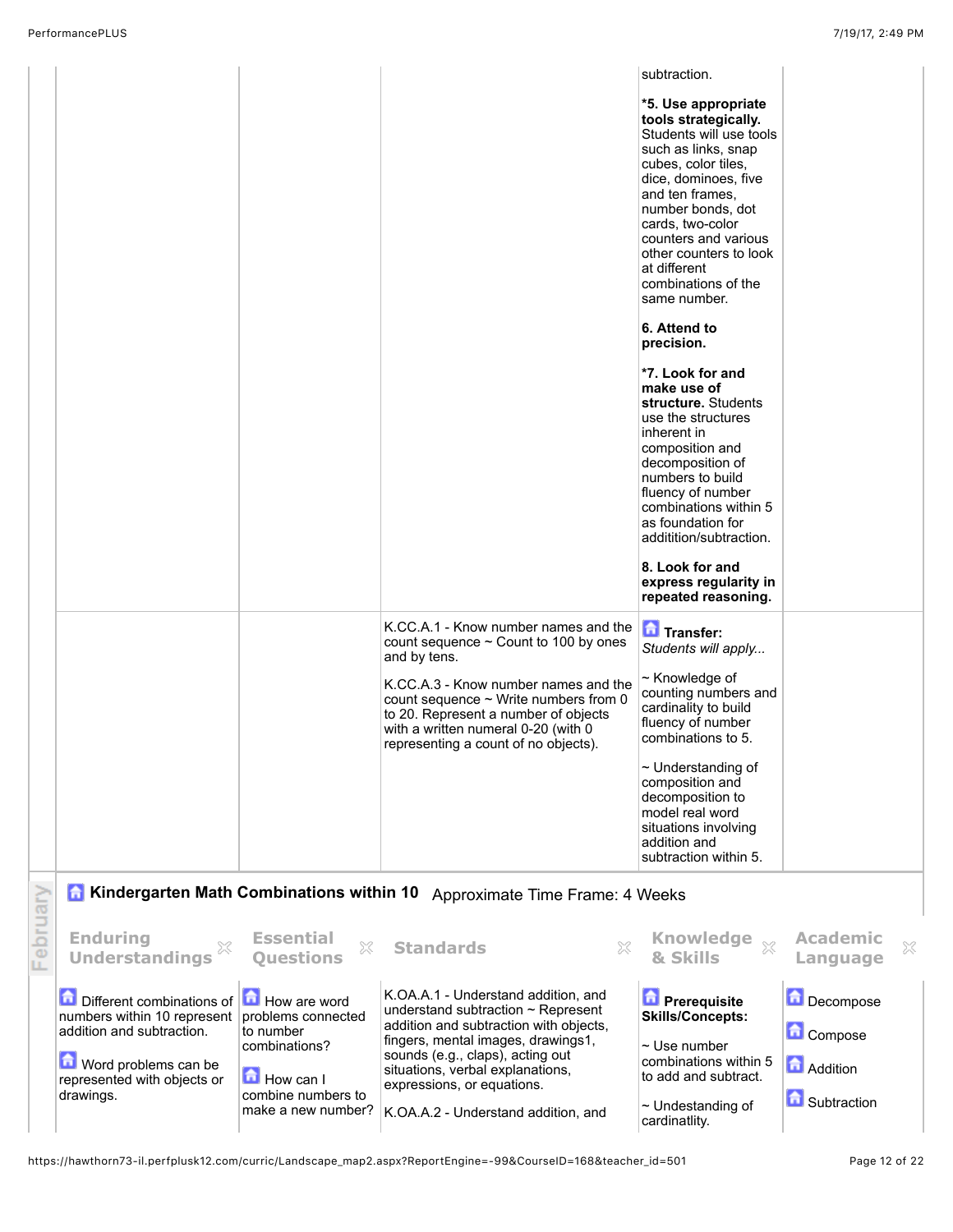Equations can be build by decomposing numbers in more than one way.

**D** Quantities can be created using a variety of individual sets.

understand subtraction ~ Solve addition and subtraction word problems, and and subtract within 10, e.g., by using objects or drawings to represent the problem.

K.OA.A.3 - Understand addition, and understand subtraction  $\sim$  Decompos numbers less than or equal to 10 into pairs in more than one way, e.g., by using objects or drawings, and recor each decomposition by a drawing or equation (e.g.,  $5 = 2 + 3$  and  $5 = 4 + 1$ ).

K.OA.A.4 - Understand addition, and understand subtraction  $\sim$  For any number from 1 to 9, find the number that makes 10 when added to the given number, e.g., by using objects or drawings, and record the answer with drawing or equation.

K.OA.A.5 - Understand addition, and understand subtraction  $\sim$  Fluently ad and subtract within 5.

| ition<br>l add<br>g | $\sim$ Write numbers<br>within 20.                                                                                                                           | Word Problems         |
|---------------------|--------------------------------------------------------------------------------------------------------------------------------------------------------------|-----------------------|
| d                   | $\sim$ Represent word<br>problems with objects<br>or drawings.                                                                                               | Number<br>Numeral     |
| se<br>to<br>rd      | Knowledge:                                                                                                                                                   | Equation<br>Represent |
| r<br>- 1).<br>d     | Students will know<br>Combinations of 10<br>using modalities.                                                                                                |                       |
| r that              | Knowledge:<br>Students will know                                                                                                                             |                       |
| th a                | Number combinations<br>within 5.                                                                                                                             |                       |
| d<br>hh             | <b>Skills: Students</b><br>will be able to                                                                                                                   |                       |
|                     | Use knowledge of<br>number combinations<br>to fluenty add and<br>subtraction within 5.                                                                       |                       |
|                     | Skills: Students<br>will be able to                                                                                                                          |                       |
|                     | Represent addition<br>and subtraction word<br>problems with multiple<br>modalities within 10.<br>(objects and<br>drawings)                                   |                       |
|                     | Skills: Students<br>will be able to                                                                                                                          |                       |
|                     | Extend number<br>combinations of 5 to<br>combinations within<br>10 by using objects or<br>drawings, and record<br>the answer with a<br>drawing or equations. |                       |
|                     | <b>A</b> Advanced<br><b>Skills/Concepts:</b>                                                                                                                 |                       |
|                     | $\sim$ Students can build<br>word problems using<br>all modalities.                                                                                          |                       |
|                     | $\sim$ Students can extend<br>combinations of 10 to<br>fluent<br>additions/subtraction<br>within 10.                                                         |                       |
|                     | <b>Highlighted</b><br>Mathematical<br><b>Practices: (Practices</b><br>to be explicitly<br>emphasized are                                                     |                       |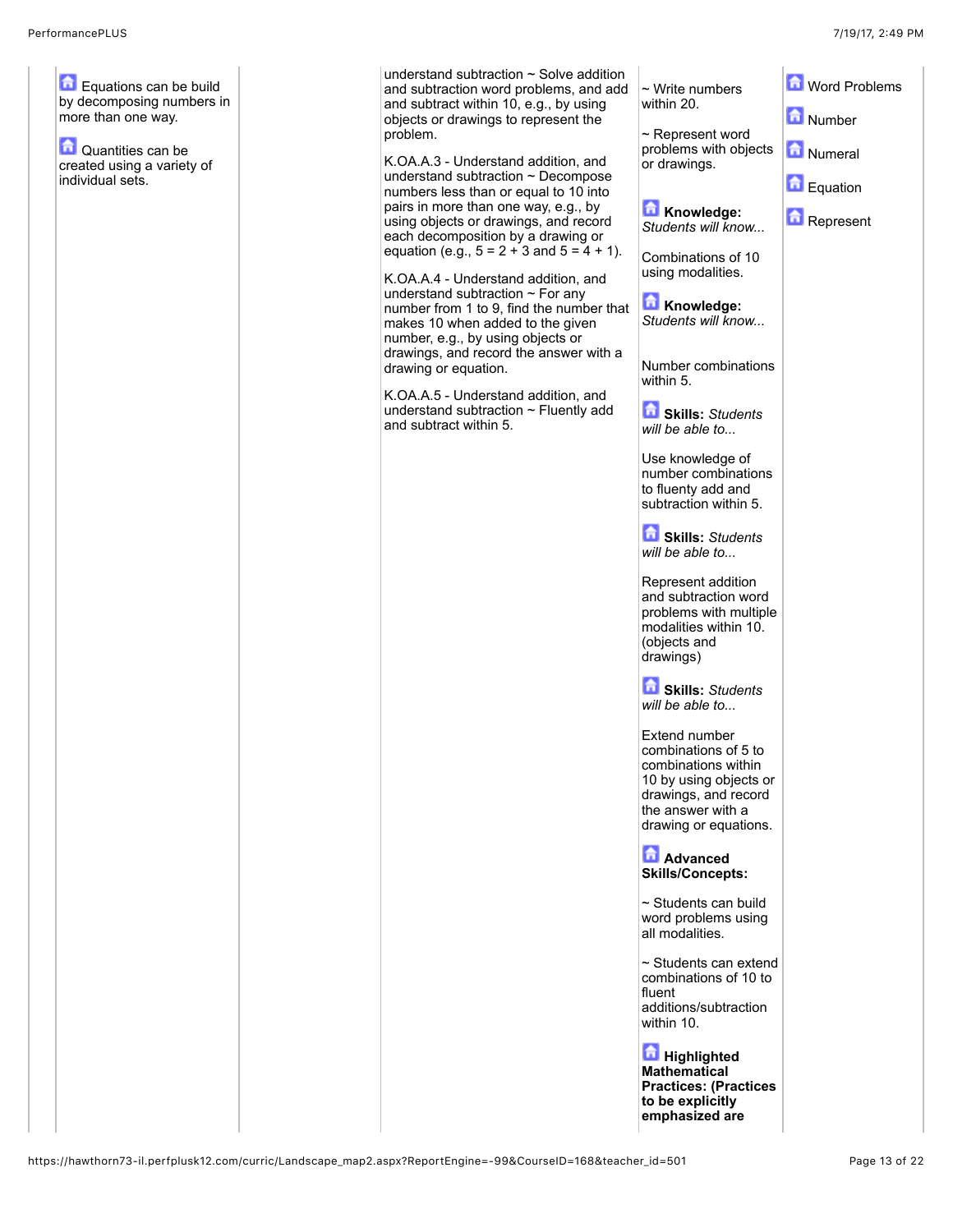**indicated with an \*.) \*1. Make sense of problems and persevere in solving them.** Students will make sense of realword problems by representing the situations using manipulatives, pictures and equations. **2. Reason absractly and quantitatively.** Students reason about the quantities they represent by making sure their visual models accurately represent the numerals and vice versa. **3. Construct viable arguments and critique the reasoning of others.** Students construct arguments regarding the accuracy of their representations and critique others' reasoning when they consider whether they agree or disagree with their representations. **4. Model with mathematics.** Students create visual models of the realworld problems using manipulatives and diagrams. They can also tell stories to represent numerical expressions and equations. **5. Use appropriate tools strategically. 6. Attend to precision. 7. Look for and make use of structure.** Students exhibit understanding of this practice when they show that the number changes when you add or subtract, exvept when adding or subtracting zero.

**8. Look for and express regularity in repeated reasoning.**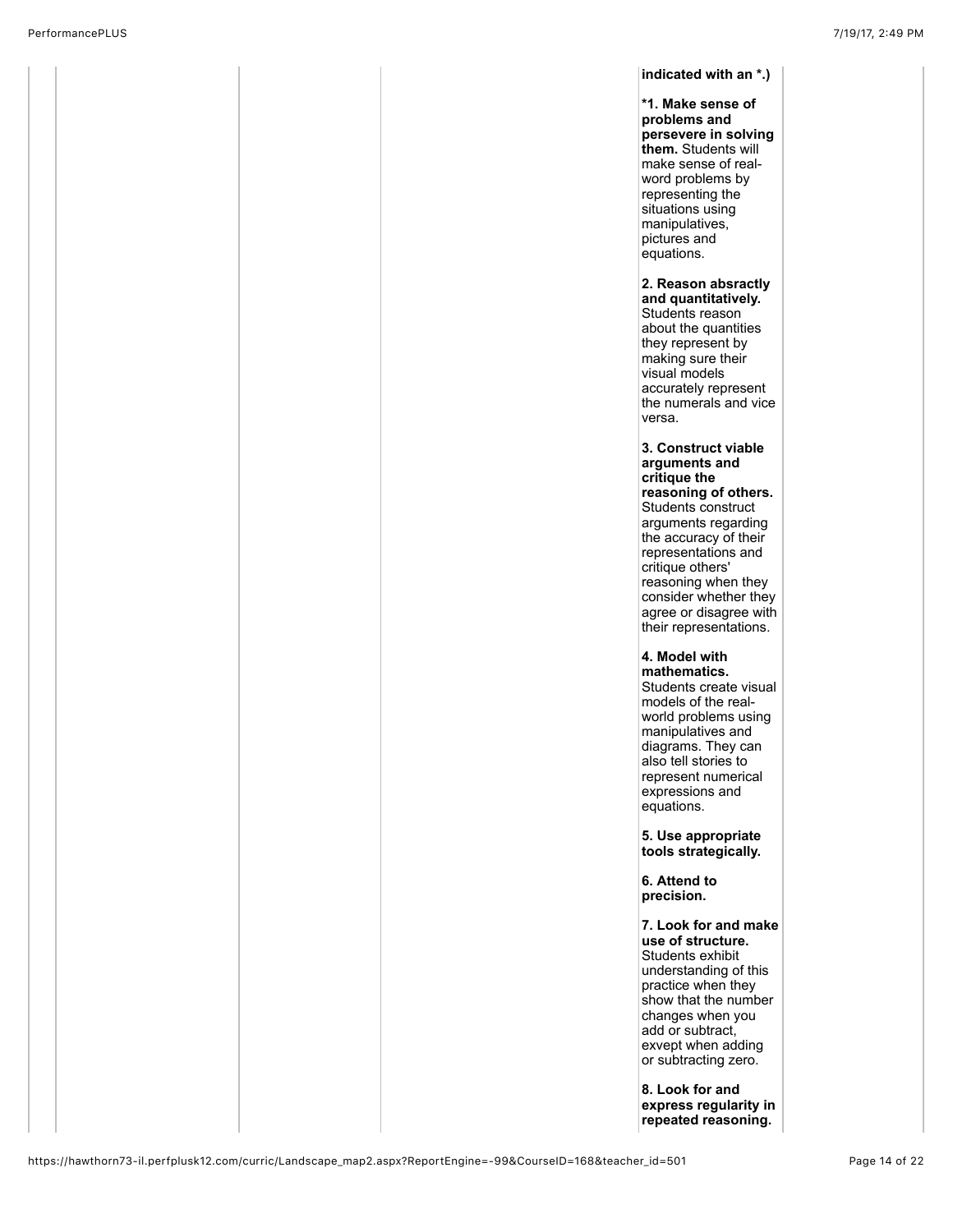|       |                                                                  |                                                           |                                                                                                                                                                                                                                                                                                                                                                                                                                                                                                                                                                                                                                                                                                                                                                                                                                                                                                                 | Students demonstrate<br>repeated reasoning<br>when they show that<br>there are multiple<br>combinations of<br>numbers that equal<br>the same number, and<br>there are multiple<br>strategies to solve<br>addition and<br>subtraction problems.<br>Transfer:<br>Students will apply<br>Number knowledge to<br>solve addition and<br>subtraction word<br>problems, involving<br>adding to, taking from,<br>putting together and<br>taking apart situations.                                                                                                                                                                                        |                                                                                                                                                                                                          |
|-------|------------------------------------------------------------------|-----------------------------------------------------------|-----------------------------------------------------------------------------------------------------------------------------------------------------------------------------------------------------------------------------------------------------------------------------------------------------------------------------------------------------------------------------------------------------------------------------------------------------------------------------------------------------------------------------------------------------------------------------------------------------------------------------------------------------------------------------------------------------------------------------------------------------------------------------------------------------------------------------------------------------------------------------------------------------------------|--------------------------------------------------------------------------------------------------------------------------------------------------------------------------------------------------------------------------------------------------------------------------------------------------------------------------------------------------------------------------------------------------------------------------------------------------------------------------------------------------------------------------------------------------------------------------------------------------------------------------------------------------|----------------------------------------------------------------------------------------------------------------------------------------------------------------------------------------------------------|
|       | 侖                                                                |                                                           | Kindergarten Math Teen Numbers Approximate Time Frame: 8 Weeks                                                                                                                                                                                                                                                                                                                                                                                                                                                                                                                                                                                                                                                                                                                                                                                                                                                  |                                                                                                                                                                                                                                                                                                                                                                                                                                                                                                                                                                                                                                                  |                                                                                                                                                                                                          |
| March | <b>Enduring</b><br>×<br><b>Understandings</b>                    | <b>Essential</b><br>×<br><b>Questions</b>                 | X<br><b>Standards</b>                                                                                                                                                                                                                                                                                                                                                                                                                                                                                                                                                                                                                                                                                                                                                                                                                                                                                           | Knowledge xx<br>& Skills                                                                                                                                                                                                                                                                                                                                                                                                                                                                                                                                                                                                                         | <b>Academic</b><br>×<br>Language                                                                                                                                                                         |
|       | Teen numbers are<br>composed of a group of ten<br>and some more. | How can I put<br>together and take<br>apart teen numbers? | K.CC.A.2 - Know number names and the<br>count sequence $\sim$ Count forward<br>beginning from a given number within the<br>known sequence (instead of having to<br>begin at 1).<br>K.NBT.A.1 - Work with numbers 11-19 to<br>gain foundations for place value ~<br>Compose and decompose numbers from<br>11 to 19 into ten ones and some further<br>ones, e.g., by using objects or drawings,<br>and record each composition or<br>decomposition by a drawing or equation<br>(such as $18 = 10 + 8$ ); nderstand that<br>these numbers are composed of ten<br>ones and one, two, three, four, five, six,<br>seven, eight, or nine ones.<br>K.OA.A.1 - Understand addition, and<br>understand subtraction $\sim$ Represent<br>addition and subtraction with objects,<br>fingers, mental images, drawings1,<br>sounds (e.g., claps), acting out<br>situations, verbal explanations,<br>expressions, or equations. | <b>D</b> Prerequisite<br><b>Skills/Concepts:</b><br><b>Students should</b><br>already be able to<br>$\sim$ Fluency in<br>combinations to 5.<br>$\sim$ Work with<br>combinations to 10<br>using modalities.<br>$\sim$ Word problems<br>using objects or<br>drawings as well as<br>recording the answer<br>with drawings or<br>equations.<br>Knowledge:<br>Students will know<br>Number names for<br>teen numbers.<br>Skills: Students<br>will be able to do<br>Decompose/compose<br>teen numbers into a<br>group of ten and some<br>ones, using modalities<br>as well as a numerical<br>representation.<br>Skills: Students<br>will be able to do | Decompose<br>Compose<br>Teen number<br>Number<br>Numeral<br>Equation<br><b>n</b> Unit<br><b>n</b><br>Leftover<br>Remainder<br>Supplemental<br>Terms:<br>Base-ten system<br>Digit<br>ones, tens, hundreds |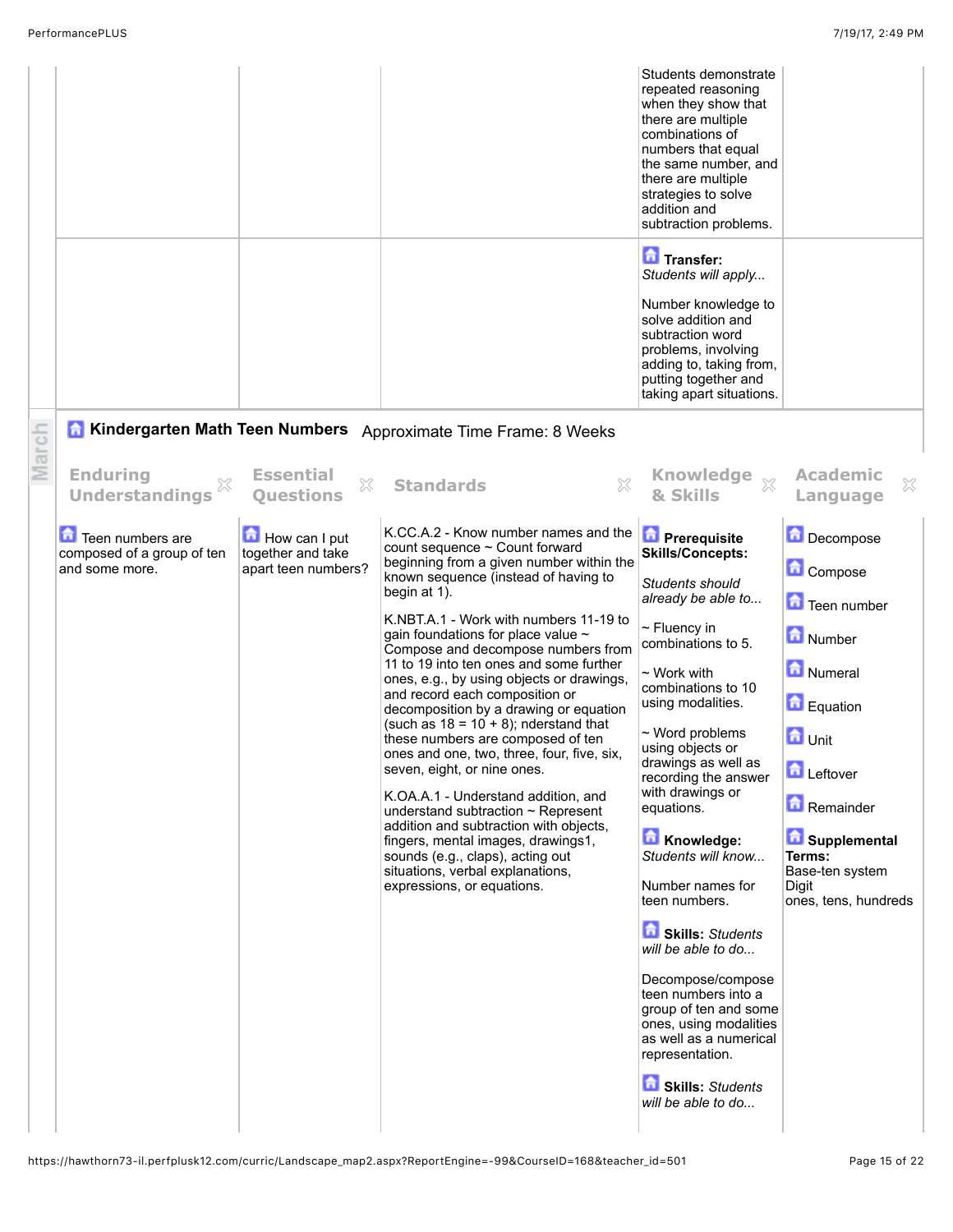Use objects/drawings to show how many tens and ones are in a number 11-19.

**Skills:** *Students will be able to do...*

Record compositions and decompositions using an equation.

**Advanced Skills/Concepts:** *Some students may be ready to...*

~ Students will compose and decompose teen numbers using equations and explain the relationship of equations to the value of the numbers.

~ Students compose and decompose numbers using doubles and doubles +1.

**Highlighted Mathematical** Practices: (Practices to be explicitly emphasized are indicated with an \*.)

\*1. Make sense of problems and persevere in solving them. Students will compose and decompose teen numbers.

2. Reason absractly and quantitatively. Student reason about the teen quantities they represnt by making sure their visual models and drawings accuratley represent the numerals.

3. Construct viable arguments and critique the reasoning of others .Students construct arguments regarging the accuracy of their representations and critique others reasoning when they consider weather they agree or disagree with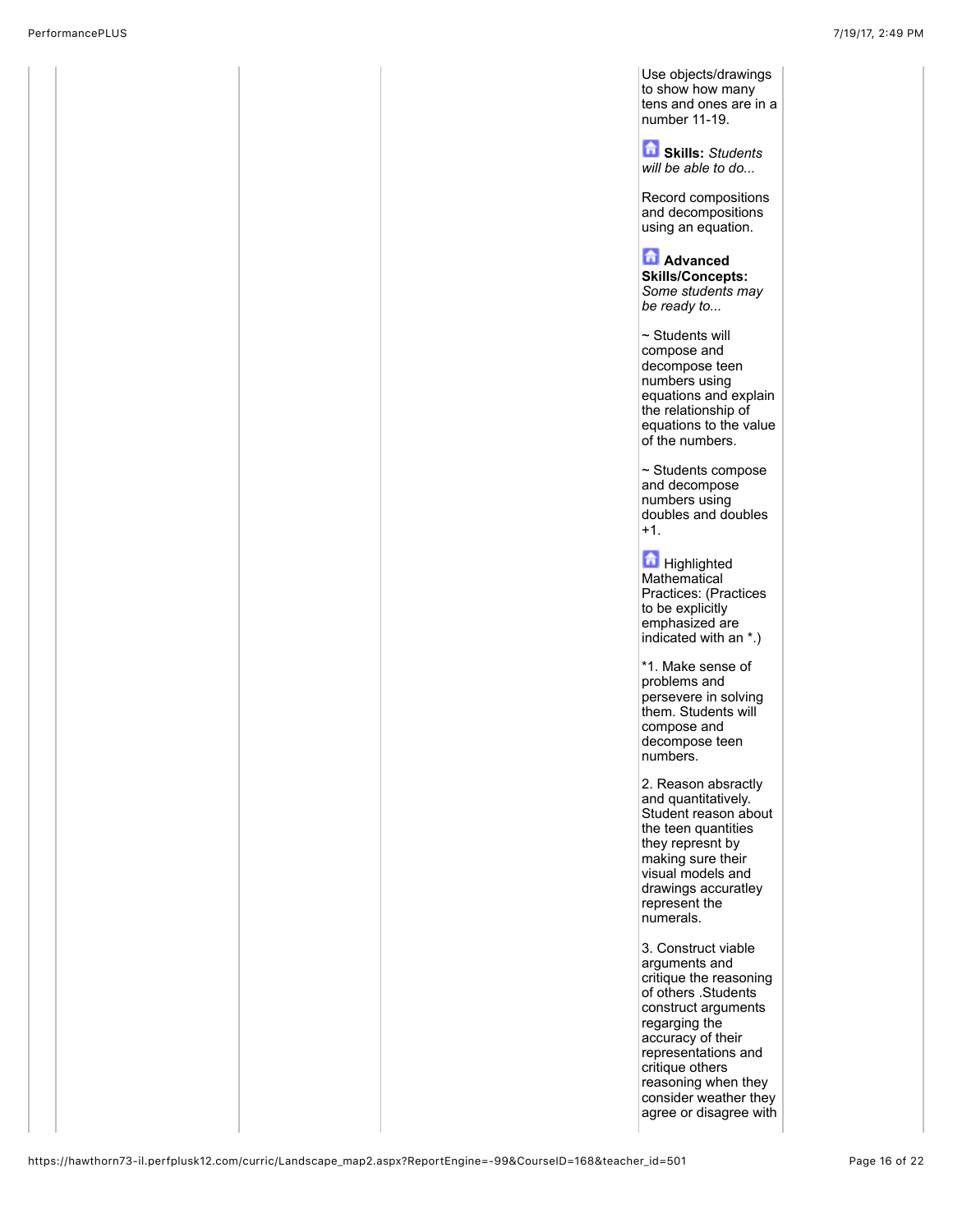|                                                    |                                              |                                                                                                                                                                                                                                                                                                                          | their representations.                                                                                                                                                                                                                                                                       |                             |   |
|----------------------------------------------------|----------------------------------------------|--------------------------------------------------------------------------------------------------------------------------------------------------------------------------------------------------------------------------------------------------------------------------------------------------------------------------|----------------------------------------------------------------------------------------------------------------------------------------------------------------------------------------------------------------------------------------------------------------------------------------------|-----------------------------|---|
|                                                    |                                              |                                                                                                                                                                                                                                                                                                                          | 4. Model with<br>mathematics.<br>Students will use<br>manipulatives,<br>drawing and ten<br>frames to represent<br>the teen numbers.                                                                                                                                                          |                             |   |
|                                                    |                                              |                                                                                                                                                                                                                                                                                                                          | 5. Use appropriate<br>tools strategically.<br>Students will use<br>appropriate<br>manuipulatives to<br>show teen numbers.                                                                                                                                                                    |                             |   |
|                                                    |                                              |                                                                                                                                                                                                                                                                                                                          | 6. Attend to precision.<br>Students will count<br>and re count to check<br>for precision when<br>making teen<br>numbers.                                                                                                                                                                     |                             |   |
|                                                    |                                              |                                                                                                                                                                                                                                                                                                                          | 7. Look for and make<br>use of structure.<br>Students will be sure<br>that every teen<br>number is composed<br>of a ten and some<br>ones.                                                                                                                                                    |                             |   |
|                                                    |                                              |                                                                                                                                                                                                                                                                                                                          | 8. Look for and<br>express regularity in<br>repeated reasoning.<br>Students will<br>demonstrate their<br>understanding of teen<br>numbers by knowing<br>that they are always<br>made of a ten.                                                                                               |                             |   |
|                                                    |                                              | K.CC.A.1 - Know number names and the<br>count sequence $\sim$ Count to 100 by ones<br>and by tens.                                                                                                                                                                                                                       | Transfer:<br>Students will apply                                                                                                                                                                                                                                                             |                             |   |
|                                                    |                                              | K.CC.A.3 - Know number names and the<br>count sequence $\sim$ Write numbers from 0<br>to 20. Represent a number of objects<br>with a written numeral 0-20 (with 0<br>representing a count of no objects).<br>K.OA.A.5 - Understand addition, and<br>understand subtraction $\sim$ Fluently add<br>and subtract within 5. | Knowledge of smaller<br>numbers<br>(combinations to 5,<br>combinations to 10)<br>and counting to 10 to<br>decompose teen<br>numbers as "ten and<br>some more ones" by<br>using objects or<br>drawings, and<br>recording each<br>composition or<br>decomposition by a<br>drawing or equation. |                             |   |
| Kindergarten Math Flat Shapes No Time Frame Listed |                                              |                                                                                                                                                                                                                                                                                                                          |                                                                                                                                                                                                                                                                                              |                             |   |
| <b>Enduring</b><br><b>Understandings</b>           | <b>Essential</b><br>X<br><b>Questions</b>    | ×<br><b>Standards</b>                                                                                                                                                                                                                                                                                                    | <b>Knowledge</b><br>$\bar{\chi}$<br>& Skills                                                                                                                                                                                                                                                 | <b>Academic</b><br>Language | × |
| <b>Two-dimensional shapes</b><br>are flat.         | <b>How can I</b><br>describe a 2 D<br>shape? | K.G.A.1 - Identify and describe shapes $\sim$<br>Describe objects in the environment<br>using names of shapes, and describe the                                                                                                                                                                                          | <b>D</b> Prerequisite<br><b>Skills/Concepts:</b><br>Students should                                                                                                                                                                                                                          | <b>b</b> Square             |   |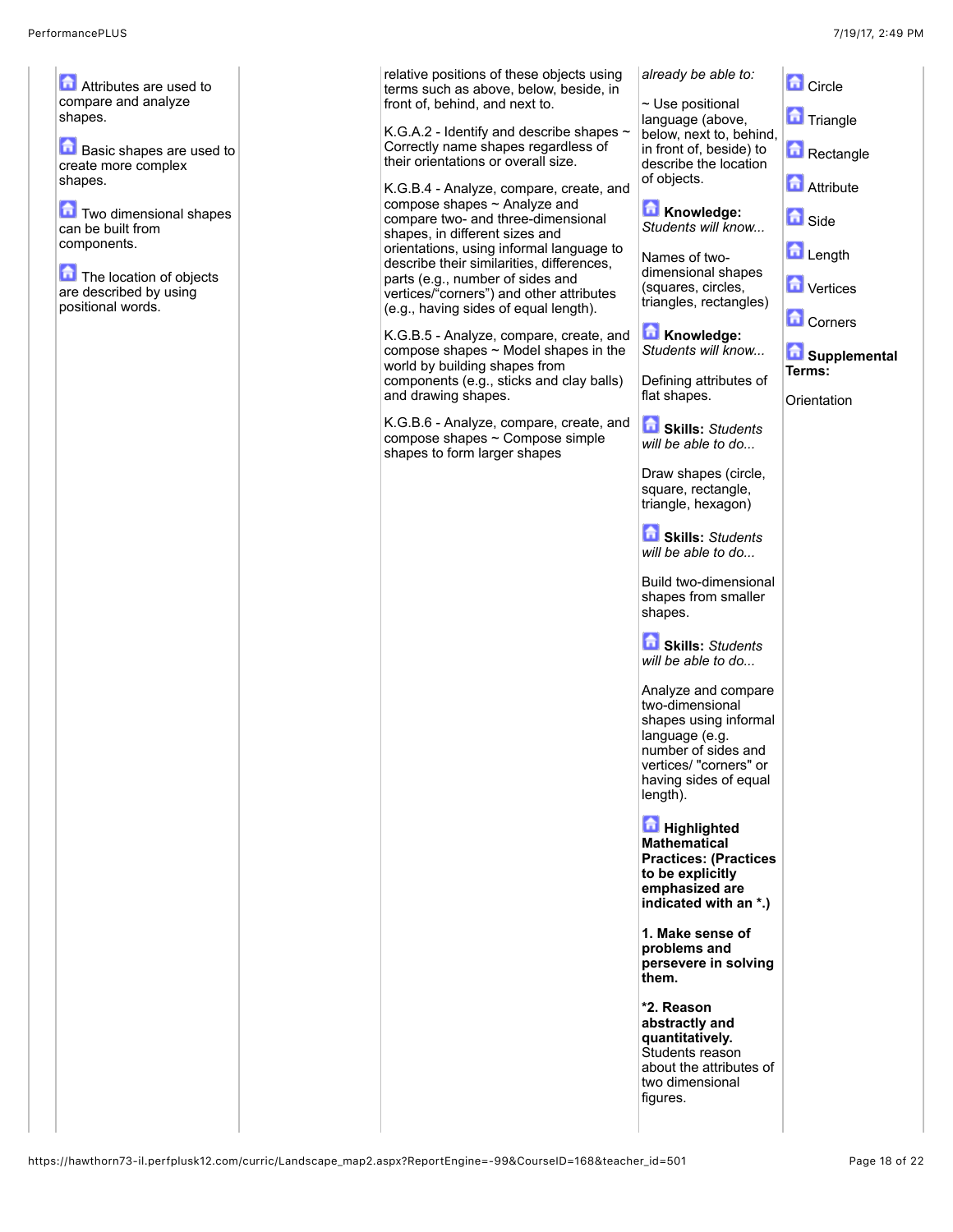|  |                                                                                                                                                                                                                                                                                                                                                                                                                                                                                                                                                                                                                                                                                                                                                                         | 3. Construct viable<br>arguments and<br>critique the<br>reasoning of others.<br>4. Model with<br>mathematics.<br>Students find flat<br>shapes in their world<br>and reconstruct the<br>shapes using<br>mathematical tools.<br>5. Use appropriate<br>tools strategically.<br>Students will use tools<br>to construct flat<br>shapes and to<br>compose composite<br>figures using flat<br>shapes.<br>*6. Attend to<br>precision. Students<br>use informal language<br>to describe flat shapes<br>and will build complex<br>shapes from simple<br>shapes.<br>7. Look for and make<br>use of structure.<br>Shapes do not change<br>their name, regardless<br>of orientation or size.<br>A shape can come in<br>a variety of sizes, but<br>the name is not<br>identified by its size.<br>*8. Look for and<br>express regularity in<br>repeated reasoning.<br>Students will analyze<br>and compare two- |  |
|--|-------------------------------------------------------------------------------------------------------------------------------------------------------------------------------------------------------------------------------------------------------------------------------------------------------------------------------------------------------------------------------------------------------------------------------------------------------------------------------------------------------------------------------------------------------------------------------------------------------------------------------------------------------------------------------------------------------------------------------------------------------------------------|---------------------------------------------------------------------------------------------------------------------------------------------------------------------------------------------------------------------------------------------------------------------------------------------------------------------------------------------------------------------------------------------------------------------------------------------------------------------------------------------------------------------------------------------------------------------------------------------------------------------------------------------------------------------------------------------------------------------------------------------------------------------------------------------------------------------------------------------------------------------------------------------------|--|
|  |                                                                                                                                                                                                                                                                                                                                                                                                                                                                                                                                                                                                                                                                                                                                                                         | dimensional shapes to<br>discuss similarities<br>and differences<br>between them.                                                                                                                                                                                                                                                                                                                                                                                                                                                                                                                                                                                                                                                                                                                                                                                                                 |  |
|  | K.CC.A.1 - Know number names and the<br>count sequence $\sim$ Count to 100 by ones<br>and by tens.<br>K.CC.A.3 - Know number names and the<br>count sequence $\sim$ Write numbers from 0<br>to 20. Represent a number of objects<br>with a written numeral 0-20 (with 0<br>representing a count of no objects).<br>K.NBT.A.1 - Work with numbers 11-19 to<br>gain foundations for place value ~<br>Compose and decompose numbers from<br>11 to 19 into ten ones and some further<br>ones, e.g., by using objects or drawings,<br>and record each composition or<br>decomposition by a drawing or equation<br>(such as $18 = 10 + 8$ ); nderstand that<br>these numbers are composed of ten<br>ones and one, two, three, four, five, six,<br>seven, eight, or nine ones. | Transfer:<br>Students will apply<br>~ Knowledge of<br>positional language to<br>describe 2-<br>dimensional shapes in<br>the environment<br>regardless of their<br>size or orientation.<br>~ Knowledge of 2-<br>dimensional figures to<br>identify them and<br>describe their features<br>in real-world<br>situations.                                                                                                                                                                                                                                                                                                                                                                                                                                                                                                                                                                             |  |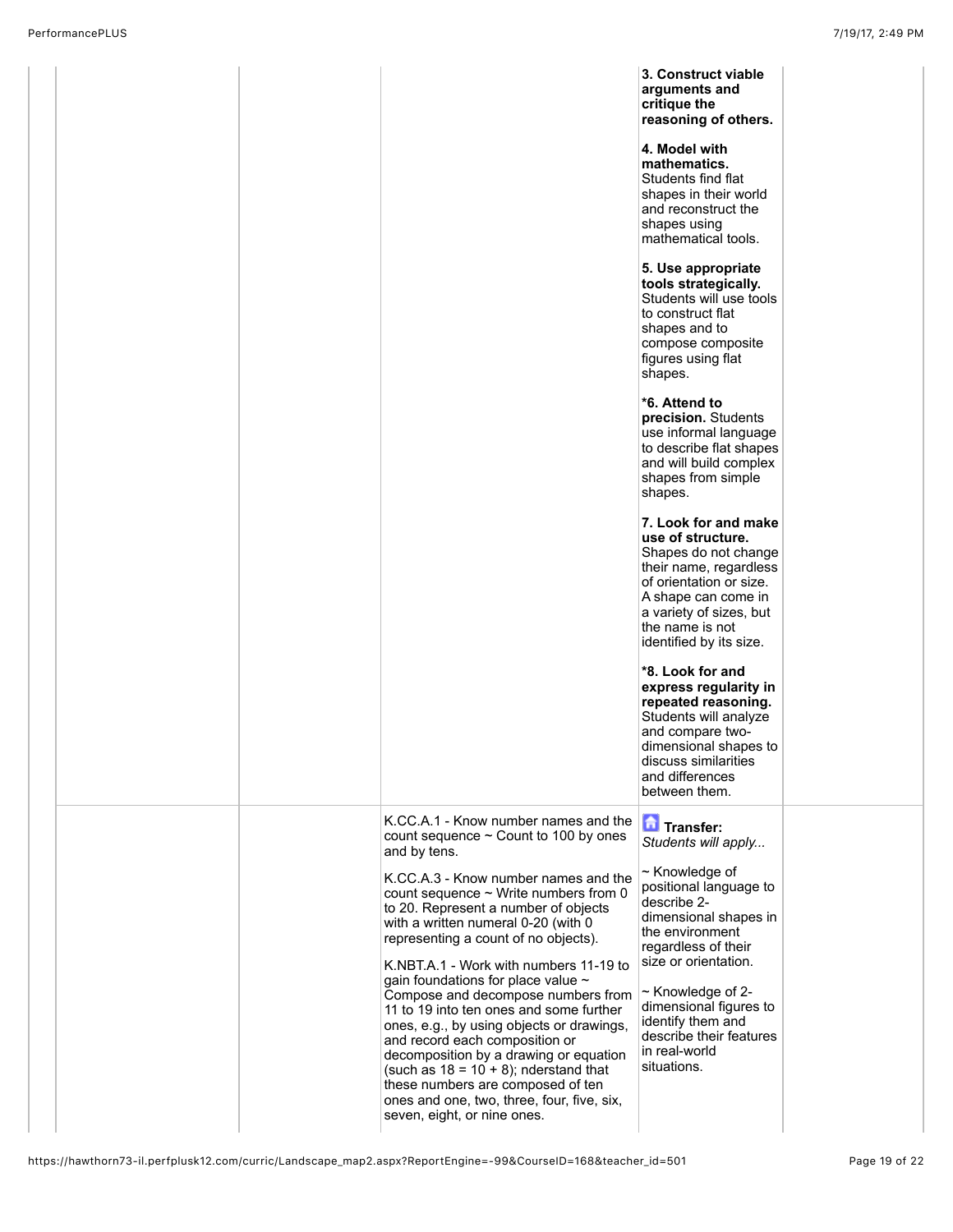|                                                                                                                                                                                                                                                                                       |                                                                                                                                         | K.OA.A.5 - Understand addition, and<br>understand subtraction $\sim$ Fluently add<br>and subtract within 5.                                                                                                                                                                                                                                                                                                                                                                                                                                                                                                                                                                                                                                                                                                                                                                                                                                                                                                                                                                                                                                                                                                                                             |                                                                                                                                                                                                                                                                                                                                                                                                                                                                                                                                                                                                                                                                                                                                                                                                                                                                                                                                                                                                                            |                                                                                                                                                                                                                                                                                                                                               |  |  |
|---------------------------------------------------------------------------------------------------------------------------------------------------------------------------------------------------------------------------------------------------------------------------------------|-----------------------------------------------------------------------------------------------------------------------------------------|---------------------------------------------------------------------------------------------------------------------------------------------------------------------------------------------------------------------------------------------------------------------------------------------------------------------------------------------------------------------------------------------------------------------------------------------------------------------------------------------------------------------------------------------------------------------------------------------------------------------------------------------------------------------------------------------------------------------------------------------------------------------------------------------------------------------------------------------------------------------------------------------------------------------------------------------------------------------------------------------------------------------------------------------------------------------------------------------------------------------------------------------------------------------------------------------------------------------------------------------------------|----------------------------------------------------------------------------------------------------------------------------------------------------------------------------------------------------------------------------------------------------------------------------------------------------------------------------------------------------------------------------------------------------------------------------------------------------------------------------------------------------------------------------------------------------------------------------------------------------------------------------------------------------------------------------------------------------------------------------------------------------------------------------------------------------------------------------------------------------------------------------------------------------------------------------------------------------------------------------------------------------------------------------|-----------------------------------------------------------------------------------------------------------------------------------------------------------------------------------------------------------------------------------------------------------------------------------------------------------------------------------------------|--|--|
| <b>Kindergarten Math Solid Shapes</b><br>H<br>Approximate Time Frame: 4-5 weeks                                                                                                                                                                                                       |                                                                                                                                         |                                                                                                                                                                                                                                                                                                                                                                                                                                                                                                                                                                                                                                                                                                                                                                                                                                                                                                                                                                                                                                                                                                                                                                                                                                                         |                                                                                                                                                                                                                                                                                                                                                                                                                                                                                                                                                                                                                                                                                                                                                                                                                                                                                                                                                                                                                            |                                                                                                                                                                                                                                                                                                                                               |  |  |
| <b>Enduring</b><br>×<br><b>Understandings</b>                                                                                                                                                                                                                                         | <b>Essential</b><br>X<br><b>Ouestions</b>                                                                                               | $\chi$<br><b>Standards</b>                                                                                                                                                                                                                                                                                                                                                                                                                                                                                                                                                                                                                                                                                                                                                                                                                                                                                                                                                                                                                                                                                                                                                                                                                              | <b>Knowledge</b><br>$\chi$<br>& Skills                                                                                                                                                                                                                                                                                                                                                                                                                                                                                                                                                                                                                                                                                                                                                                                                                                                                                                                                                                                     | <b>Academic</b><br>×<br>Language                                                                                                                                                                                                                                                                                                              |  |  |
| Three-dimensional<br>shapes have unique<br>attributes.<br>Three-dimensional<br>shapes have specific names<br>regardless of their<br>orientations or overall size.<br>Shapes can be used to<br>build pictures, designs and<br>other shapes.<br>Shapes can be build<br>from components. | How are 2D and<br>3D shapes alike and<br>different?<br>to use math words to<br>describe 2-<br>dimensional and 3-<br>dimensional shapes? | K.G.A.1 - Identify and describe shapes $\sim$<br>Describe objects in the environment<br>using names of shapes, and describe the<br>relative positions of these objects using<br>terms such as above, below, beside, in<br>Why is it important front of, behind, and next to.<br>K.G.A.2 - Identify and describe shapes $\sim$<br>Correctly name shapes regardless of<br>their orientations or overall size.<br>K.G.A.3 - Identify and describe shapes $\sim$<br>Identify shapes as two-dimensional (lying<br>in a plane, "flat") or three-dimensional<br>("solid").<br>K.G.B.4 - Analyze, compare, create, and<br>compose shapes ~ Analyze and<br>compare two- and three-dimensional<br>shapes, in different sizes and<br>orientations, using informal language to<br>describe their similarities, differences,<br>parts (e.g., number of sides and<br>vertices/"corners") and other attributes<br>(e.g., having sides of equal length).<br>K.G.B.5 - Analyze, compare, create, and<br>compose shapes $\sim$ Model shapes in the<br>world by building shapes from<br>components (e.g., sticks and clay balls)<br>and drawing shapes.<br>K.G.B.6 - Analyze, compare, create, and<br>compose shapes $\sim$ Compose simple<br>shapes to form larger shapes | <b>D</b> Prerequisite<br><b>Skills/Concepts:</b><br>Students will<br>compose, analyze,<br>and compare flat<br>shapes to build<br>descriptive knowledge<br>of geometric<br>attributes.<br>Knowledge:<br>Students will know<br>Attributes of flat and<br>solid shapes.<br>Knowledge:<br>Students will know<br>Names of 2 and 3-<br>dimensional shapes.<br>Skills: Students<br>will be able to do<br>Analyze and compare<br>2 and 3-dimensional<br>shapes, in different<br>sizes and orientations.<br>using informal<br>language to describe<br>their similarities.<br>differences, parts and<br>other attributes.<br>Skills: Students<br>will be able to do<br>Model shapes in the<br>world by building<br>shapes from<br>components and<br>drawing shapes.<br>Skills: Students<br>will be able to do<br>Describe objects in<br>the environment using<br>names of shapes, and<br>describe the relative<br>positions of these<br>objects using terms<br>such as above, below,<br>beside, in front of,<br>behind, and next to. | <b>Attribute</b><br><b>n</b> Side<br><b>D</b> Length<br><b>n</b> Orientation<br><b>B</b> Square<br><b>Circle</b><br><b>n</b> Triangle<br>Rectangle<br><b>H</b> exagon<br><b>d</b> Cube<br><b>n</b> Cone<br>Cylinder<br><b>G</b> Sphere<br><b>Flat shape</b><br><b>B</b> Solid shape<br>$\left  \mathbf{a} \right $ Faces<br>Rectangular prism |  |  |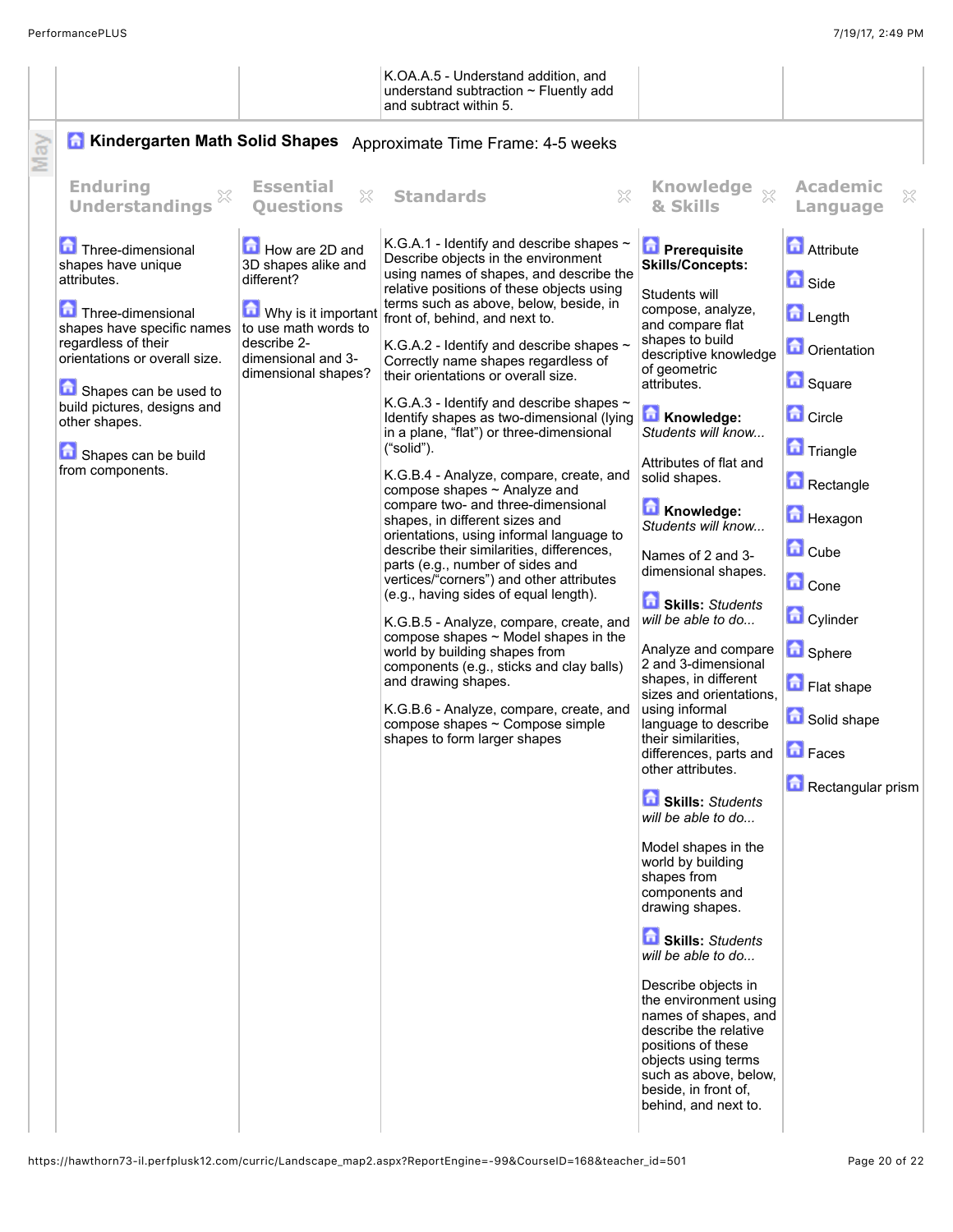